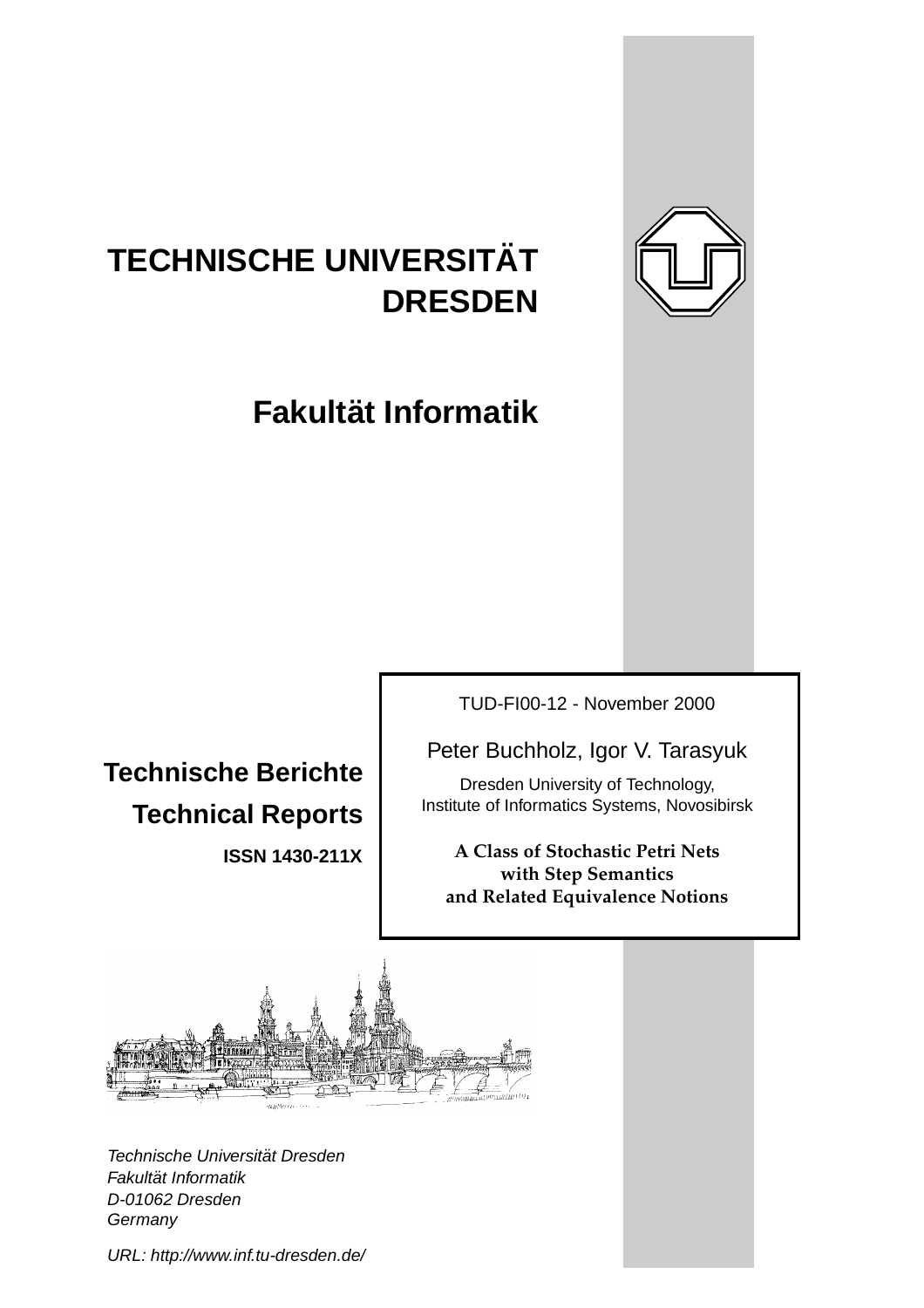## A Class of Stochastic Petri Nets with Step Semantics and Related Equivalence Notions

PETER BUCHHOLZ IGOR V. TARASYUK <sup>∗</sup> Department of Computer Science A.P. Ershov Institute of Informatics Systems Technical University of Dresden Siberian Division of the Russian Academy of Sciences 01069 Dresden, Germany 6, Acad. Lavrentiev pr., 630090 Novosibirsk, Russia p.buchholz@inf.tu-dresden.de itar@iis.nsk.su

#### Abstract

This paper presents a class of Stochastic Petri Nets with concurrent transition firings. It is assumed that transitions occur in steps and that for every step each enabled transition decides probabilistically whether it wants to participate in the step or not. Among the transitions which want to participate in a step, a maximal number is chosen to perform the firing step. The observable behavior of a net is described by labels associated with transitions. For this class of nets the dynamic behavior is defined and equivalence relations are introduced. The equivalence relations extend the well-known trace and bisimulation equivalences for systems with step semantics to Stochastic Petri Nets with concurrent transition firing. It is shown that the equivalence notions form a lattice of interrelations.

Keywords: Stochastic Petri Nets, Step Semantics, Equivalence Relations, Bisimulation.

## 1 Introduction

Stochastic Petri Nets (SPNs) are an established model type for the quantitative analysis of Discrete Event Dynamic Systems (DEDSs). SPNs have been proposed about twenty years ago [9, 15] and are mainly considered on a continuous time scale which usually means that exponential or phase type distributions are associated with transitions. In this way, the stochastic process underlying an SPN is a Continuous Time Markov Chain (CTMC) which can be generated and analyzed with well-known methods [20]. One particular characterization of this class of SPNs is that only single transitions fire, such that the well-known interleaving semantics is the basic approach for defining the dynamic behavior of SPNs. This interleaving behavior is also used for Generalized Stochastic Petri Nets (GSPNs) [1, 6] which include transitions with exponential firing delay and that with zero firing delay. Even for such immediate transitions with instantaneous firing interleaving semantics is commonly considered. For SPNs and GSPNs, labeling of transitions has been introduced recently [3, 4]. After definition of transition labeling it is possible to define bisimulation equivalence for SPNs and GSPNs such that equivalent nets behave identically from a stochastic point of view. Details about the approach which introduces bisimulation for CTMCs with labeled transitions can be found in [2, 3, 11, 12].

Apart from continuous time distributions also discrete time distributions can be assigned to transitions of Petri nets. Usually geometric distributions or mixtures of geometric distributions are used. First approaches have been published about 15 years ago [16], but also more recent extensions of the basic class of nets with discrete time steps have been proposed [23, 24]. To distinguish continuous and discrete time SPNs, we denote the former as CTSPNs and the latter as DTSPNs. DTSPNs describe an underlying Discrete Time Markov Chain (DTMC). The major problem with this model class is that transitions fire concurrently such that steps instead of interleavings have to be considered. This makes the interpretation and analysis of the model class more complex. For DTSPNs labeling of transitions and an adequate definition of equivalence has not been introduced yet.

In this paper, we present an introduction of a new class of DTSPNs with labeled transitions. The dynamic behavior of this class of nets is characterized by steps instead of single transitions. The underlying stochastic process is still a DTMC, however, transitions of the DTMC describe sets of transitions that fire concurrently.

<sup>∗</sup>The paper was prepared during postdoctoral research of the author supported by DFG-stipend from the Postgraduate Program "Specification of Discrete Processes and Systems of Processes by Operational Models and Logics" at TU Dresden. Current e-mail: tarasyuk@tcs.inf.tu-dresden.de. In addition, a partial support was obtained from the Russian Foundation for Basic Research, grant 00-01-00898.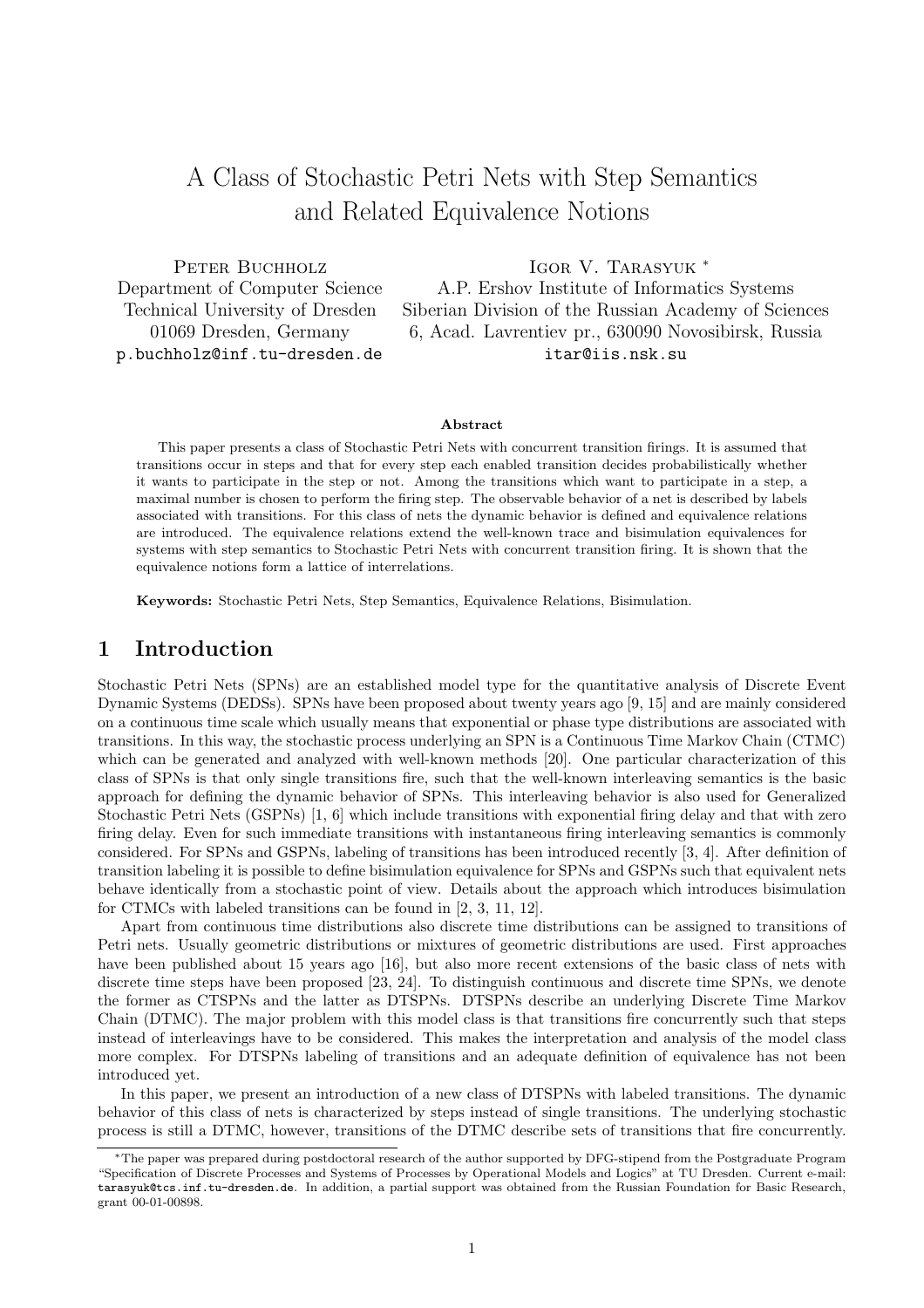Thus, commonly used notions defining bisimulation or trace equivalence of probabilistic processes [7, 14] are not adequate for this type of model.

The outline of the rest of the paper is as follows. In the next Section 2 a new class of DTSPNs and the underlying stochastic process is introduced. Afterwards some examples are presented. Then, in Section 3, equivalence relations are defined for the presented class of nets, and interrelations between the different equivalence relations are outlined. Section 4 introduces briefly the long run behavior of DTSPNs and describes which behavior is preserved by which equivalence relation. In the concluding Section 5 we remind the main results of the paper and propose some directions of future research.

## 2 A class of Discrete Time Stochastic Petri Nets

In this section, we introduce basic notions used throughout the paper and present several examples.

#### 2.1 Formal definitions of the model and its behavior

DTSPNs which are the basic net class considered in this paper are defined as follows.

**Definition 2.1** A DTSPN is a seven tuple  $N = (P, T, W, \Lambda, \Omega, L, M_{in})$  where:

- P and T are finite sets of places and transitions respectively such that  $P \cup T \neq \emptyset$  and  $P \cap T = \emptyset$ ;
- W :  $(P \times T) \cup (T \times P) \rightarrow N$  is function describing the weights of arcs between places and transitions and vice versa;
- $\Lambda: T \to \mathbf{R}^+$  is the transition weight function;
- $\Omega: T \to (0, 1]$  is the transition probability function:
- $L: T \to Act_\tau$  is the transition labeling function assigning labels from a finite set of visible actions Act or an invisible action  $\tau$  to transitions (i.e.,  $Act_{\tau} = Act \cup {\tau}$ );
- $M_{in}: P \to \mathbb{N}$  is the initial marking.

The initial marking  $M_{in}$  is a specific case of a marking which assigns natural numbers to places. The marking of the net is modified by firing transitions. A transition  $t \in T$  is enabled at marking M if  $M(p) \geq W(p, t)$  for all  $p \in P$ . Let  $Ena(M)$  be the set of all transitions that are enabled at marking M. Firings of transitions are atomic operations, and transitions may fire concurrently. We assume that firings of transitions take place in steps. A transition  $t \in Ena(M)$  tries to fire in the next step with probability  $\Omega(t)$ . Let  $U \subseteq Ena(M)$  be a set of transitions that try to fire in the next step. The probability that transitions from the set  $U$  try to fire is given by:

$$
PF[U] = \prod_{t \in U} \Omega(t) \cdot \prod_{t \in Ena(M)\backslash U} (1 - \Omega(t)). \tag{1}
$$

However, not necessarily the whole batch  $U$  can fire concurrently because transitions may be in conflict such that only a subset of transitions is able to fire. All transitions from a set  $U$  can fire if:

$$
\forall p \in P : M(p) \ge \sum_{t \in U} W(p, t). \tag{2}
$$

If not all transitions from  $U$  can fire, then maximal subsets are chosen.

A set  $V \subseteq Ena(M)$  is a maximal fireable subset at marking M if (2) holds for V and no more transitions from  $Ena(M) \setminus V$  can be added when (2) has to hold. By  $MaxFire(M)$  we denote the set of all maximal fireable subsets at marking M.

Similarly, a set  $V \subseteq U$  is a maximal fireable subset of U at marking M if (2) holds for V and no more transitions from  $U \setminus V$  can be added when (2) has to hold. By  $MaxFire(U, M)$  we denote the set of all maximal fireable subsets of U at marking M.

We extend the weight function to sets of transitions. If  $V \subseteq T$  then:

$$
\Lambda(V) = \sum_{t \in V} \Lambda(t).
$$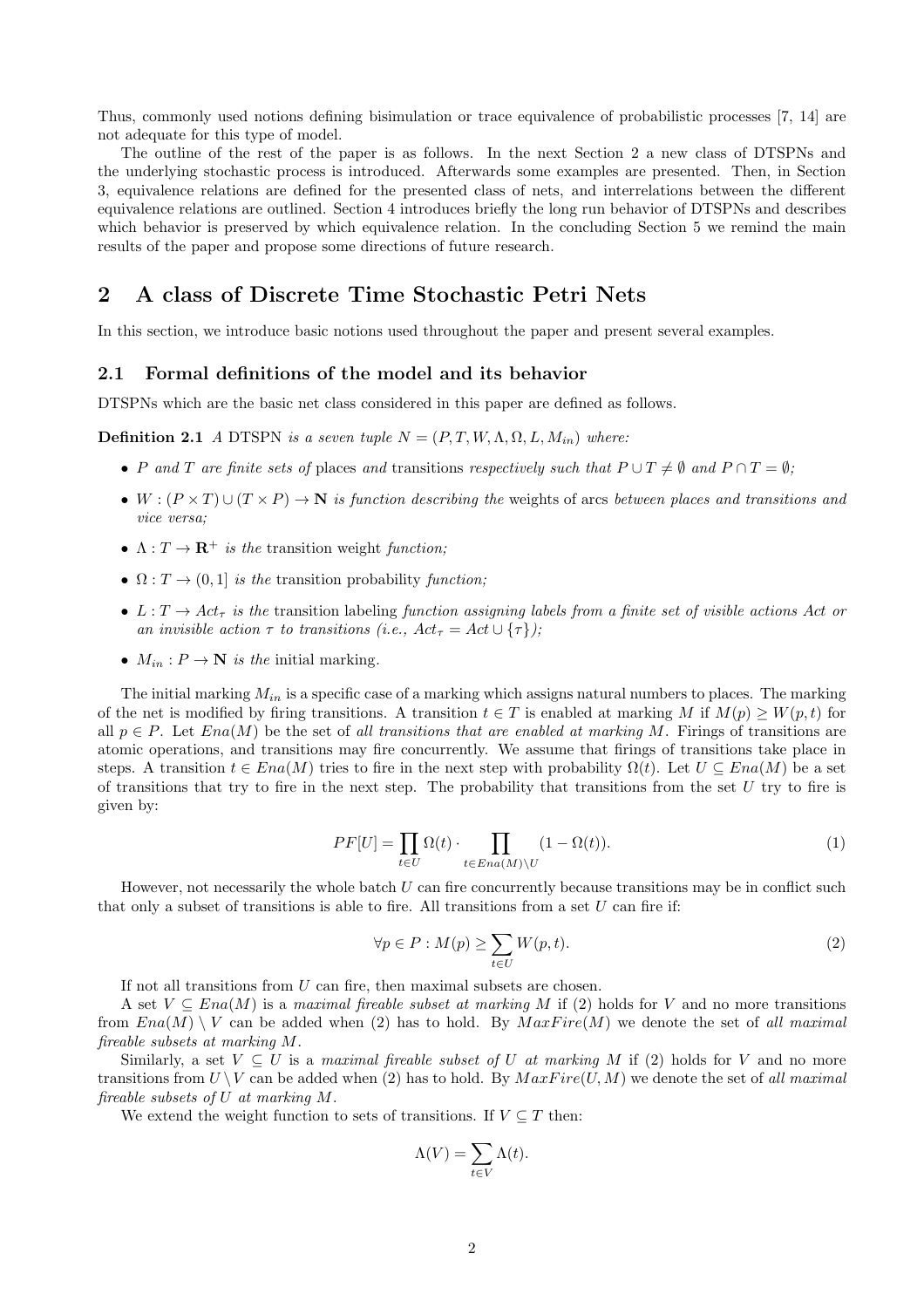If transitions from the set U try to fire, but cannot fire concurrently since  $(2)$  does not hold, then a maximal fireable subset of transitions, i.e., one element from  $MaxFire(U, M)$ , is chosen. Subsets are chosen according to the normalized weights. I.e., a subset  $V \in MaxFire(U, M)$  is chosen with probability:

$$
PC[V, U] = \Lambda(V) / \left( \sum_{W \in MaxFire(U, M)} \Lambda(W) \right). \tag{3}
$$

For each  $V \in MaxFire(M)$  let  $SubEna(V, M)$  be the set of all subsets of  $Ena(M)$  that include V. The probability of observing  $V \in MaxFire(M)$  is given by:

$$
PT[V,M] = \sum_{U \in SubEna(V,M)} PF[U] \cdot PC[V,U]. \tag{4}
$$

Observe that (3) defines a probability distribution over all sets of transitions from  $MaxFire(M)$ . Sets of transitions that do not belong to  $MaxFire(M)$  cannot fire concurrently at marking M and thus receive zero probability.

We have not considered the labeling of transitions yet. However, the idea of labeling is that transitions receive the same label if they are indistinguishable for an external observer. We assume that the set of labels Act<sub>τ</sub> contains a specific label  $\tau$  that is not visible. Thus, transitions labeled with  $\tau$  cannot be observed and called invisible.

We define the *visible labeling* function VisL on sets of transitions which associates with them multisets of visible actions. If  $V \subseteq T$  then:

$$
VisL(V) = \sum_{(t \in V) \land (L(t) \neq \tau)} L(t).
$$

Denote a set of all multisets over a set X by  $\mathcal{M}(X)$ . Let A be a multiset of visible transition labels, i.e.,  $A \in \mathcal{M}(Act)$ . Then

$$
Trans(A) = \{ V \subseteq T \mid VisL(V) = A \}
$$

is the set of all subsets of transitions which are labeled with A. The probability of observing  $A$  at marking  $M$  is then given by:

$$
PL[A,M] = \sum_{V \in Trans(A) \cap MaxFire(M)} PT[V,M]. \tag{5}
$$

Firing of sets of transitions yields a successor marking. If V fires in M, then the successor marking  $\widetilde{M}$  is defined componentwise as:

$$
\widetilde{M}(p) = M(p) - \sum_{t \in V} W(p, t) + \sum_{t \in V} W(t, p).
$$

Let V be a set of transitions which can fire concurrently at marking M resulting to  $\widetilde{M}$  and  $\mathcal{P} = PT[V, M]$ . We use the shorthand notation  $M \xrightarrow{V} \widetilde{M}$  for such a firing step. We shall write  $M \xrightarrow{V} \widetilde{M}$  if  $M \xrightarrow{V} \widetilde{M}$  for some  $P > 0$ . For one-element set of transitions  $V = \{t\}$  we write  $M \longrightarrow_{\mathcal{P}} \widetilde{M}$  and  $M \longrightarrow_{\mathcal{M}} \widetilde{M}$ .

By considering only the labels and not the concrete transitions, we obtain steps described by multisets of transition labels. Thus,  $M \longrightarrow_{\mathcal{P}} \widetilde{M}$  describes a step starting at marking M, performing transitions labeled with A and ending at  $\overline{M}$ . The probability of the step  $\mathcal{P} = PS[A, M, M]$  is computed as:

$$
PS[A, M, \widetilde{M}] = \sum_{\{V \in Trans(A) | M \xrightarrow{V} \mathcal{P} \widetilde{M}\}} \mathcal{P}.
$$

We shall write  $M \stackrel{A}{\longrightarrow} \widetilde{M}$  if  $M \stackrel{A}{\longrightarrow} \widetilde{p}$  for some  $P > 0$ . For one-element multiset of actions  $A = \{a\}$  we write  $M \stackrel{a}{\longrightarrow} p \widetilde{M}$  and  $M \stackrel{a}{\longrightarrow} \widetilde{M}$ .

Definition 2.2 For a DTSPN N we define:

• The reachability set  $RS(N)$  as the minimal set of markings M for which the following conditions hold:

$$
- M_{in} \in RS(N);
$$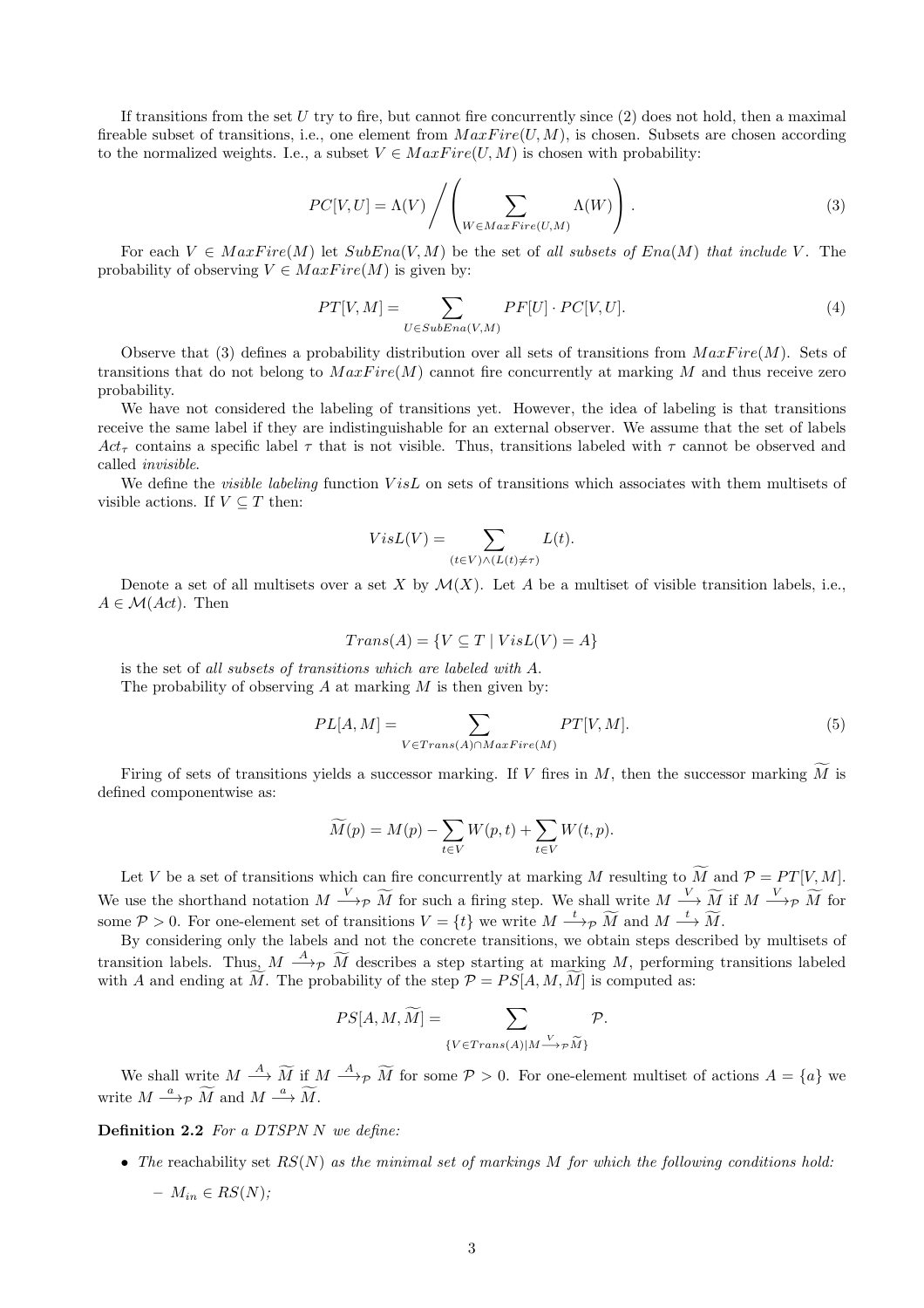$-$  if  $M \in RS(N)$  and  $M \stackrel{A}{\longrightarrow}_{\mathcal{P}} \widetilde{M}$  for  $\mathcal{P} > 0$ , then  $\widetilde{M} \in RS(N)$ .

- The reachability graph  $RG(N)$  as a directed labeled graph with a set of nodes  $RS(N)$  and an arc labeled with A, P between nodes M and  $\widetilde{M}$  whenever  $M \stackrel{A}{\longrightarrow}_{\mathcal{P}} \widetilde{M}$  holds.
- The underlying Discrete Time Markov Chain (DTMC)  $DT(N)$  with state space  $RS(N)$  and a transition  $M \longrightarrow_{\mathcal{P}} \overline{M}$  whenever at least one arc between M and  $\overline{M}$  exists in RG(N). In this case, the probability  $\mathcal P$ is computed as:

$$
\mathcal{P} = \sum_{A \in \mathcal{M}(Act)} PS[A, M, \widetilde{M}].
$$

The previous definition proposes the set of reachable markings, the corresponding reachability graph which preserves transition labels and probabilities and the underlying Discrete Time Markov Chain. Observe that the reachability graph may include arcs with non-zero probability which correspond to the empty multiset. In this case, a marking is modified by firing internal transition labeled with  $\tau$ . An external observer who can only see visible transitions labeled with some action from Act cannot notice such a step. At the level of the DTMC, transition steps can no longer be distinguished, and we observe the stochastic process as usual for discrete time models like SPNs in discrete time [16, 23, 24].

If we assume that an observer does not know when a step takes place, (s)he cannot see firing of a set of internal transitions resulting in an empty multiset of transition labels. This behavior can be described by transforming the reachability graph by skipping unobservable transitions. The approach is similar to building the observational graph in untimed models [8]. A step  $M \xrightarrow{\emptyset} \widetilde{M}$  with  $P > 0$  takes place when  $\widetilde{M}$  is reachable from M by firing a set of internal transitions. To skip steps of internal transitions, we use the following recursive definition of internal transition probabilities:

$$
PS^k[\emptyset, M, \widetilde{M}] = \begin{cases} \sum_{\overline{M} \in RS(N)} PS^{k-1}[\emptyset, M, \overline{M}] \cdot PS[\emptyset, \overline{M}, \widetilde{M}] & \text{if } k \ge 1; \\ 1 & \text{if } k = 0 \text{ and } M = \widetilde{M}; \\ 0 & \text{otherwise.} \end{cases}
$$

 $PS^k[\emptyset, M, M]$  describes the probability of reaching  $\tilde{M}$  from M by k steps of internal transitions. Furthermore we define:

$$
PS^*[\emptyset, M, \widetilde{M}] = \sum_{k=0}^{\infty} PS^k[\emptyset, M, \widetilde{M}]
$$

which is the probability of reaching  $\widetilde{M}$  from M by steps of internal transitions and:

$$
PS^*[A, M, \widetilde{M}] = \sum_{\overline{M} \in RS(N)} PS^*[\emptyset, M, \overline{M}] \cdot PS[A, \overline{M}, \widetilde{M}]
$$

which is the probability of reaching  $\widetilde{M}$  from M by an arbitrary number of internal steps, followed by an observable step A.

A trap is a loop of internal transitions starting and ending at some marking  $M$  which occurs with probability 1. If  $RG(N)$  contains a trap, then the net stucks in a sequence of internal transitions which cannot be left.  $PS^*[\emptyset, M, M]$  is finite as long as no traps exist which will be assumed in the sequel. If  $PS^*[\emptyset, M, M]$  is finite, then  $PS^*[A, M, M]$  defines a probability distribution, i.e.:

$$
\sum_{A \in \mathcal{M}(Act)\backslash \emptyset} \sum_{\widetilde{M} \in RS^*(N)} PS^*[A, M, \widetilde{M}] = 1.
$$

The result follows from standard results on absorbing Markov chains [13]. Thus, we can define a new transition system with the transition relation  $M \stackrel{A}{\longrightarrow} p \widetilde{M}$  where  $P = PS^*[A, M, \widetilde{M}]$  and  $A \neq \emptyset$ .

We shall write  $M \stackrel{A}{\longrightarrow} \widetilde{M}$  if  $M \stackrel{A}{\longrightarrow} \widetilde{M}$  for some  $P > 0$ . For one-element multiset of actions  $A = \{a\}$  we write  $M \stackrel{a}{\longrightarrow} p \widetilde{M}$  and  $M \stackrel{a}{\longrightarrow} \widetilde{M}$ .

We denote by  $RS^*(N)$  and  $RG^*(N)$  the *observable reachability set* and *graph* respectively. Note that  $RS(N) \neq RS^*(N)$  whenever markings exist that are entered by invisible steps only (see also the examples given below).  $RG^*(N)$  describes the viewpoint of an person who observes steps only if they include visible transitions.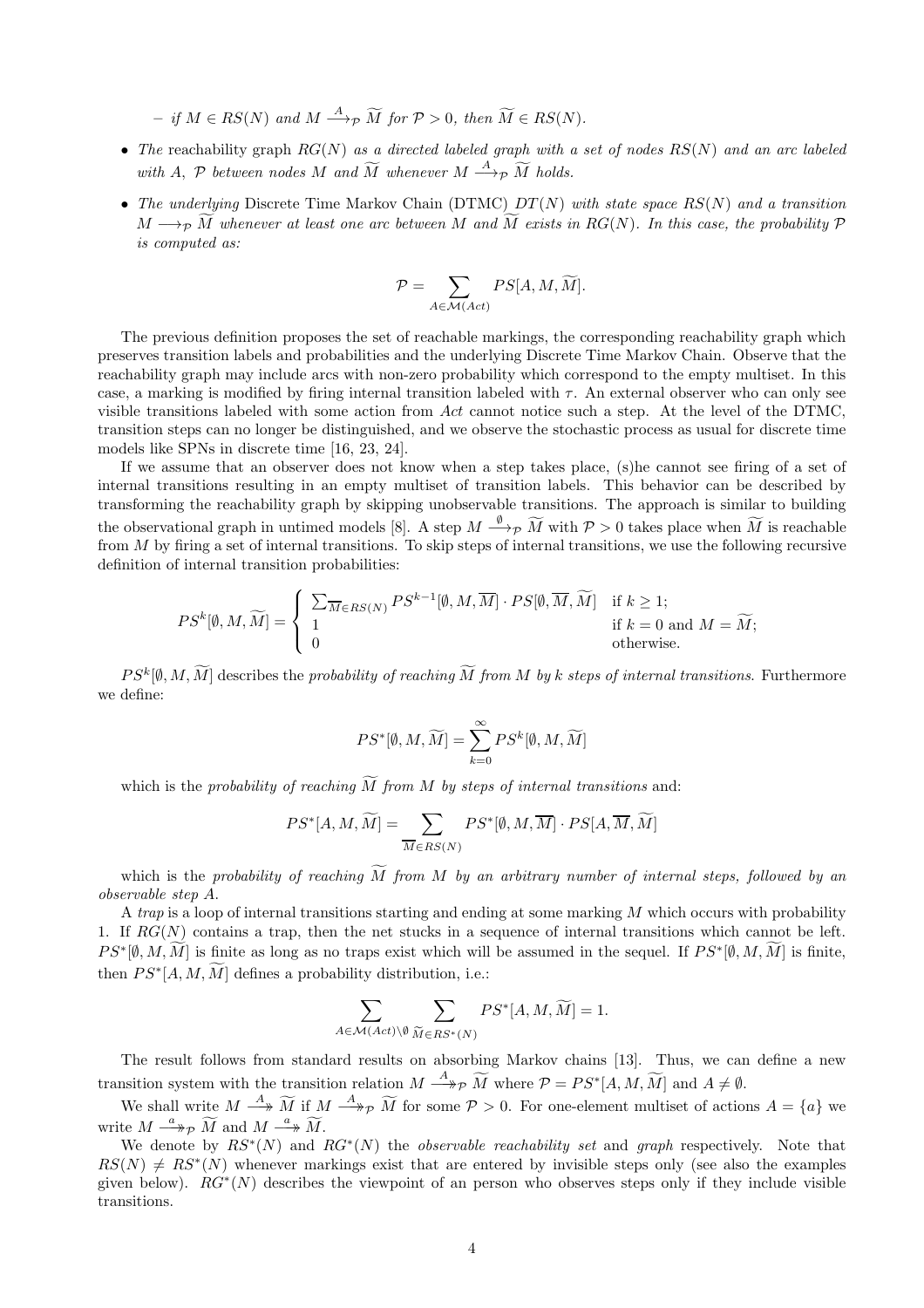

Figure 1: First example net and the corresponding reachability graphs

Transition probabilities  $PS^*[\cdot]$  define a DTMC with state space  $RS^*(N)$  and transition probabilities:

$$
PS^*[M, \widetilde{M}] = \sum_{A \in \mathcal{M}(Act)} PS^*[A, M, \widetilde{M}]
$$

which will be denoted as the embedded DTMC.

Following the terminology of [10], we have introduced a generative model. However, in contrast to other stochastic models [7, 10, 14] which are based on some form of stochastic automata where only single events occur, we consider here the concurrent execution of different transitions. This is a very natural view for Petri nets which allow distributed state descriptions and parallel executions of transitions. Let us also note that we do not allow selfconcurrency, i.e., concurrent firing of a transition with itself (multisets of transitions).

#### 2.2 Examples of DTSPNs

A first example is shown in Figure 1. It describes simple net with two observable transitions  $t_1$  (labeled by a),  $t_2$  (labeled by b) and one  $\tau$ -labeled transition  $t_3$ . The reachability graph  $RG(N)$  and the observable reachability graph  $RG^*(N)$  are also depicted in the figure. To define probabilities we use the following numbering of markings: 1. (110), 2. (011), 3. (101), 4. (002). The values  $q_{ij}$  and  $r_{ij}$  are probabilities which receive the values shown below. Weights of transitions are not relevant in this example because the net contains no conflict. For convenience we use the following notation:  $\overline{\Omega}(t_i) = 1 - \Omega(t_i)$  ( $1 \leq i \leq 3$ ). Now we present the probabilities  $q_{ij}$   $(1 \leq i, j \leq 4)$ :

$$
q_{11} = \overline{\Omega}(t_1) \cdot \overline{\Omega}(t_2) \qquad q_{12} = \Omega(t_1) \cdot \overline{\Omega}(t_2) \qquad q_{13} = \overline{\Omega}(t_1) \cdot \Omega(t_2) \qquad q_{14} = \Omega(t_1) \cdot \Omega(t_2) \qquad q_{22} = \overline{\Omega}(t_2)
$$
  
\n
$$
q_{24} = \Omega(t_2) \qquad q_{33} = \overline{\Omega}(t_1) \qquad q_{34} = \Omega(t_3) \qquad q_{41} = \Omega(t_3) \qquad q_{44} = \overline{\Omega}(t_3)
$$

For the definition of  $r_{kl}$   $(1 \leq k, l \leq 4)$  the values  $q_{ij}$  defined above are used:

$$
r_{12} = r_{42} = \frac{q_{12}}{1 - q_{11}} \quad r_{13} = r_{43} = \frac{q_{13}}{1 - q_{11}} \quad r_{14} = r_{44} = \frac{q_{14}}{1 - q_{11}} \quad r_{24} = 1 \quad r_{34} = 1
$$

The second example is shown in Figure 2. It describes a net with two observable transitions  $t_1$  (labeled by a),  $t_2$  (labeled by b) and two  $\tau$ -labeled transitions  $t_3$  and  $t_4$ . To avoid an overloading of notations, if two arcs with different labels exist in  $RG(N)$  or  $RG^*(N)$ , then only one arc is shown, and both labels are printed beneath the arc (i.e.,  $\{a\}$ ,  $\{b\}$  describes that one arc labeled with  $\{a\}$  and one arc  $\{b\}$  are present). To define probabilities we use the following numbering of markings:  $1. (110), 2. (011), 3. (101), 4. (002), 5. (020)$  and 6. (200). Observe that  $RS^*(N)$  contains only the markings 1–4. Markings 5 and 6 are not reachable, i.e., after an observable event, the net cannot be in one of these markings. We use the notation  $q_{ij}^A$  for the probability of the transition in  $RG(N)$  between i and j which is labeled with set A (for one-element multisets like  $A = \{a\}$  we shall omit the curly braces). If only one transition between i and j exists, then label A is suppressed. Similarly  $r_{ij}^A$  is used for transition probabilities in  $RG^*(N)$ . For the presentation of the probabilities we use the abbreviations:

$$
\Lambda_{34} = \frac{\Lambda(t_3)}{\Lambda(t_3) + \Lambda(t_4)}
$$
 and  $\Lambda_{43} = \frac{\Lambda(t_4)}{\Lambda(t_3) + \Lambda(t_4)}$ 

.

Thus, we obtain the probabilities  $q_{ij}^A$   $(1 \le i, j \le 6)$ :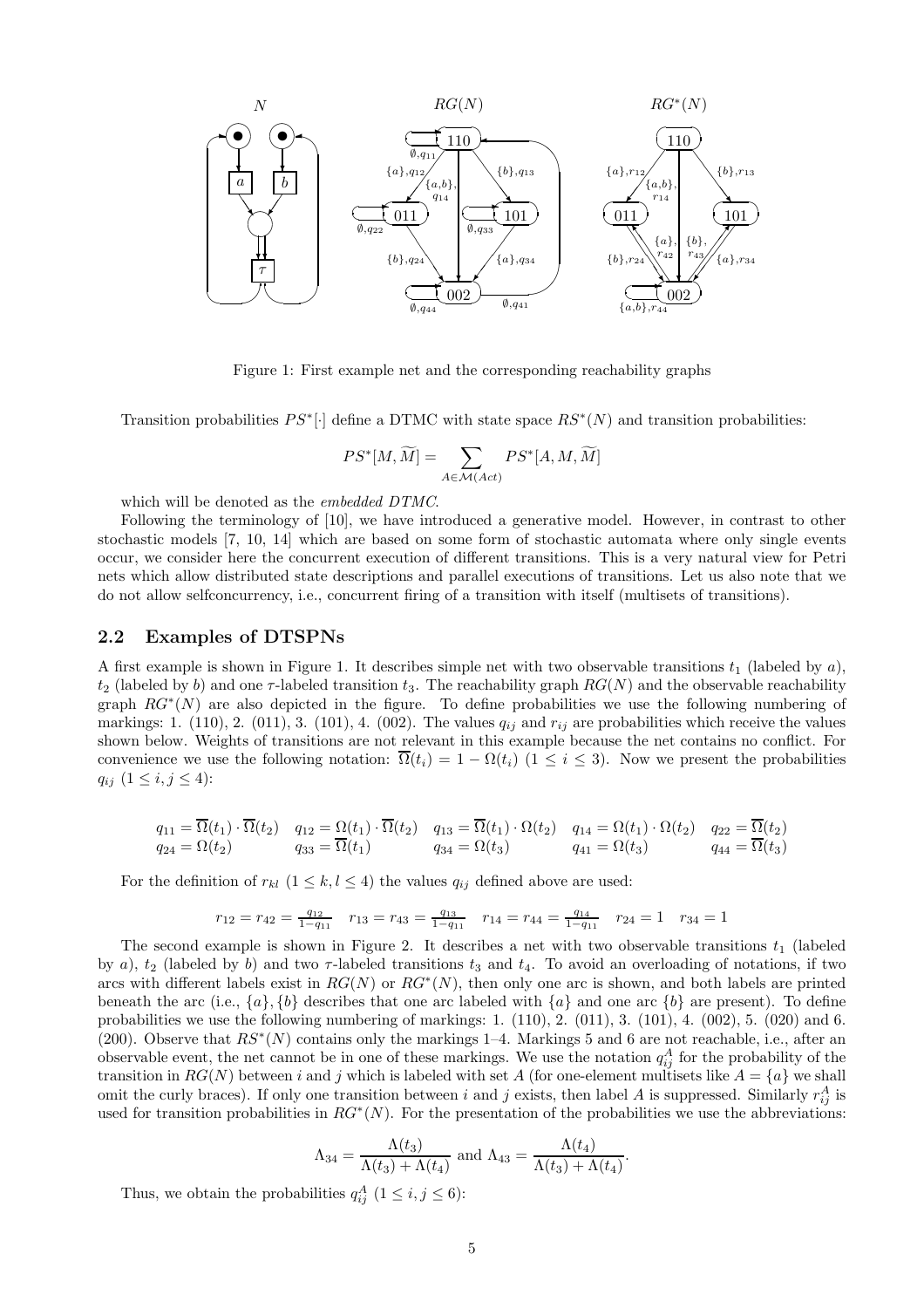

Figure 2: Second example net and the corresponding reachability graphs

| $q_{11} = \overline{\Omega}(t_1) \cdot \overline{\Omega}(t_2)$                                                      | $q_{12} = \Omega(t_1) \cdot \overline{\Omega}(t_2)$                                                                              |
|---------------------------------------------------------------------------------------------------------------------|----------------------------------------------------------------------------------------------------------------------------------|
| $q_{13} = \overline{\Omega}(t_1) \cdot \Omega(t_2)$                                                                 | $q_{14} = \Omega(t_1) \cdot \Omega(t_2)$                                                                                         |
| $q_{21} = \overline{\Omega}(t_2) \cdot \Omega(t_3) \cdot (\Lambda_{34} \cdot \Omega(t_4) + \overline{\Omega}(t_4))$ | $q_{22}^{\emptyset} = \overline{\Omega}(t_2) \cdot \overline{\Omega}(t_3) \cdot \overline{\Omega}(t_4)$                          |
| $q_{22}^b = \Omega(t_2) \cdot \Omega(t_4) \cdot (\Lambda_{43} \cdot \Omega(t_3) + \overline{\Omega}(t_3))$          | $q_{23} = \Omega(t_2) \cdot \Omega(t_3) \cdot (\Lambda_{34} \cdot \Omega(t_4) + \overline{\Omega}(t_4))$                         |
| $q_{24} = \Omega(t_2) \cdot \overline{\Omega}(t_3) \cdot \overline{\Omega}(t_4)$                                    | $q_{25} = \overline{\Omega}(t_2) \cdot \Omega(t_4) \cdot (\Lambda_{43} \cdot \Omega(t_3) + \overline{\Omega}(t_3))$              |
| $q_{31} = \overline{\Omega}(t_1) \cdot \Omega(t_4) \cdot (\Lambda_{43} \cdot \Omega(t_3) + \overline{\Omega}(t_3))$ | $q_{32} = \Omega(t_1) \cdot \Omega(t_4) \cdot (\Lambda_{43} \cdot \Omega(t_3) + \overline{\Omega}(t_3))$                         |
| $q_{33}^{\emptyset} = \overline{\Omega}(t_1) \cdot \overline{\Omega}(t_3) \cdot \overline{\Omega}(t_4)$             | $q_{33}^a = \overline{\Omega}(t_1) \cdot \overline{\Omega}(t_3) \cdot (\Lambda_{34} \cdot \Omega(t_4) + \overline{\Omega}(t_4))$ |
| $q_{34} = \Omega(t_1) \cdot \overline{\Omega}(t_3) \cdot \overline{\Omega}(t_4)$                                    | $q_{36} = \overline{\Omega}(t_1) \cdot \Omega(t_3) \cdot (\Lambda_{34} \cdot \Omega(t_4) + \overline{\Omega}(t_4))$              |
| $q_{41} = \Omega(t_3) \cdot \Omega(t_4)$                                                                            | $q_{42} = \overline{\Omega}(t_3) \cdot \Omega(t_4)$                                                                              |
| $q_{43} = \Omega(t_3) \cdot \overline{\Omega}(t_4)$                                                                 | $q_{42} = \overline{\Omega}(t_3) \cdot \overline{\Omega}(t_4)$                                                                   |
| $q_{52} = \Omega(t_2)$                                                                                              | $q_{55}=\overline{\Omega}(t_2)$                                                                                                  |
| $q_{63} = \Omega(t_1)$                                                                                              | $q_{66} = \overline{\Omega}(t_1)$                                                                                                |

For the definition of probabilities  $r_{kl}^A$   $(1 \leq k, l \leq 4)$ , we use the probabilities  $q_{ij}^A$ :

$$
\begin{array}{lllllllllllll} & r_{12}=q_{12}/(1-q_{11}) & r_{13}=q_{13}/(1-q_{11}) & r_{14}=q_{14}/(1-q_{11}) \\ & r_{22}^a=q_{21}\cdot r_{12}/(1-q_{22}^{\emptyset}) & r_{22}^b=(q_{22}^b+q_{25})/(1-q_{22}^{\emptyset}) & r_{23}=(q_{23}+q_{21}\cdot r_{13})/(1-q_{22}^{\emptyset}) \\ & r_{24}^b=q_{24}/(1-q_{22}^{\emptyset}) & r_{24}^{\{a,b\}}=q_{21}\cdot r_{14}/(1-q_{22}^{\emptyset}) & r_{32}^a=(q_{32}+q_{31}\cdot r_{12})/(1-q_{33}^{\emptyset}) \\ & r_{33}^a=(q_{33}^a+q_{36})/(1-q_{33}^{\emptyset}) & r_{33}^b=q_{31}\cdot r_{13}/(1-q_{33}^{\emptyset}) & r_{34}^a=q_{34}/(1-q_{33}^{\emptyset}) \\ & r_{43}^{\{a,b\}}=q_{31}\cdot r_{14}/(1-q_{33}^{\emptyset}) & r_{42}^a=(q_{41}\cdot r_{12}+q_{43}\cdot r_{32})/(1-q_{44}) & r_{42}^b=q_{42}\cdot r_{22}^b/(1-q_{44}) \\ & r_{43}^a=q_{43}\cdot r_{33}^a/(1-q_{44}) & r_{43}^b=(q_{41}\cdot r_{13}+q_{42}\cdot r_{23})/(1-q_{44}) & r_{44}^a=q_{43}\cdot r_{34}^a/(1-q_{44}) \\ & r_{44}^b=q_{42}\cdot r_{24}^b/(1-q_{44}) & r_{44}^{\{a,b\}}=q_{41}\cdot r_{14}^{\{a,b\}}/(1-q_{44}) & r_{44}^a=q_{43}\cdot r_{34}^a/(1-q_{44}) \end{array}
$$

## 3 Equivalence Relations for DTSPNs

Different equivalences have been proposed in the context of Petri nets [19, 21]. Furthermore relations have been defined for probabilistic systems [7, 14]. However, in the probabilistic case usually some sort of probabilistic interleaving is assumed such that only single transitions occur and not sets of transitions. A widely used class of equivalence relations which have been defined in different settings are trace and bisimulation equivalences. Consequently, we propose the corresponding notions for DTSPNs.

#### 3.1 Trace equivalences

Trace equivalences are the simplest ones. In trace semantics, a behavior of a system is associated with the set of all possible sequences of activities, i.e., protocols of work or computations. Thus, the points of choice of an external observer between several extensions of a particular computation are not taken into account.

Let us introduce formal definitions of the trace relations. These notions resemble that of trace relations for standard Petri nets from [21], but additionally have to take into account probabilities of occurrences of sequences of (multisets of) actions. For this reason we have to collect probabilities of happening (multisets of) actions along all possible paths which correspond to our sequence in the observable reachability graphs  $RG^*(N)$  and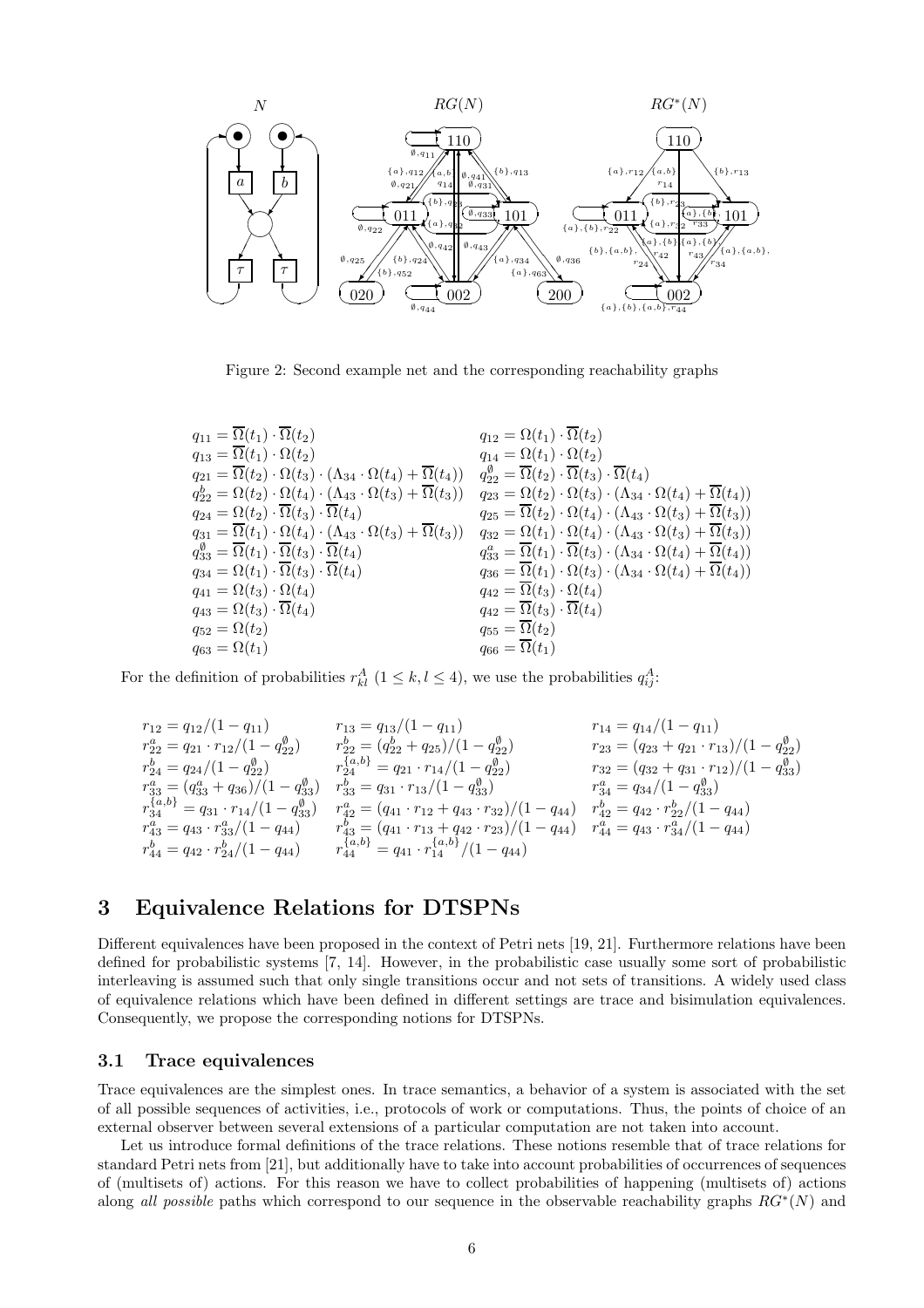$RG^*(N')$  of two compared nets N and N'. Since we have already abstracted from particular transitions in such graphs, the paths differ only by markings belonging to them. Thus, we should calculate a sum of probabilities for all paths according our sequence and differentiating at least by one marking.

**Definition 3.1** An interleaving trace of a DTSPN N is a pair  $(\sigma, \mathcal{P})$ , where  $\sigma = a_1 \cdots a_n \in Act^*$  and:

$$
\mathcal{P} = \sum_{\{M_1,\ldots,M_n \mid M_{in} \xrightarrow{a_1} p_1 M_1 \xrightarrow{a_2} p_2 \ldots \xrightarrow{a_n} p_n M_n\}} \prod_{i=1}^n \mathcal{P}_i
$$

.

We denote a set of all interleaving traces of a DTSPN N by  $IntTrace(N)$ . Two DTSPNs N and N' are interleaving trace equivalent, denoted by  $N \equiv_i N'$ , if:

$$
IntTraces(N) = IntTraces(N').
$$

**Definition 3.2** A step trace of a DTSPN N is a pair  $(\Sigma, \mathcal{P})$ , where  $\Sigma = A_1 \cdots A_n \in \mathcal{M}(Act)^*$  and:

$$
\mathcal{P}=\sum_{\{M_1,\ldots,M_n|M_{in}\overset{A_1}{\longrightarrow}\mathcal{P}_1M_1\overset{A_2}{\longrightarrow}\mathcal{P}_2\cdots\overset{A_n}{\longrightarrow}\mathcal{P}_nM_n\}}\prod_{i=1}^n\mathcal{P}_i.
$$

We denote a set of all step traces of a DTSPN N by  $StepTrace(N)$ . Two DTSPNs N and N' are step trace equivalent, denoted by  $N \equiv_s N'$ , if:

$$
StepTrace(N) = StepTrace(N').
$$

#### 3.2 Bisimulation equivalences

Bisimulation equivalences completely respect points of choice of an external observer in the behavior of a modeled system, unlike trace ones.

To define probabilistic bisimulation equivalences, we have to consider a bisimulation as an equivalence relation which partitions states of the union of the observable reachability graphs  $RG^*(N)$  and  $RG^*(N')$  of two compared nets N and N'. For nets N and N' to be bisimulation equivalent, their initial markings  $M_{in}$  and  $M'_{in}$  should be related by the bisimulation having the following transfer property: two markings are related if at each of them the same (multisets of) actions can occur, and the resulting markings belong to the same equivalence class. In addition, sums of probabilities for all such occurrences should be the same for both compared markings. Thus, for our definitions, we follow the approach of [14]. Hence, the difference of bisimulation from trace equivalences is that we do not consider all possible occurrences of (multisets of) actions from the initial markings, but only such that lead (stepwise) to markings belonging to the same equivalence class.

First we introduce several helpful notations. Let for a DTSPN  $N \mathcal{L} \subseteq RS^*(N)$ . For some  $M \in RS^*(N)$  and  $A \in \mathcal{M}(Act)$  we write  $M \stackrel{A}{\longrightarrow} _{\mathcal{Q}} \mathcal{L}$  if:

$$
\sum_{\{\widetilde{M}\in {\cal L}| M \stackrel{A}{\longrightarrow} \mathcal{P} \, \widetilde{M}\}}{\mathcal{P}} = {\mathcal{Q}}.
$$

We shall write  $M \stackrel{A}{\longrightarrow} \mathcal{L}$  if  $M \stackrel{A}{\longrightarrow} \mathcal{Q} \mathcal{L}$  for some  $\mathcal{Q} > 0$ . For one-element multiset of actions  $A = \{a\}$  we write  $M \stackrel{a}{\longrightarrow} _{\mathcal{Q}} \mathcal{L}$  and  $M \stackrel{a}{\longrightarrow} \mathcal{L}$ .

Let X be some set. The number of elements in X is denoted as |X|. We denote the cartesian product of X with itself  $X \times X$  by  $X^2$ . Let  $\mathcal{E} \subseteq X^2$  be an equivalence relation on X. Then an equivalence class (w.r.t.  $\mathcal{E}$ ) of an element  $x \in X$  is defined by  $[x]_\mathcal{E} = \{y \in X \mid (x, y) \in \mathcal{E}\}\.$  The equivalence  $\mathcal{E}$  partitions X by the set of equivalence classes  $X/\varepsilon = \{ [x]_{\varepsilon} \mid x \in X \}.$ 

**Definition 3.3** Let N be a DTSPN. An equivalence relation  $\mathcal{R} \subseteq RS^*(N)^2$  is an interleaving bisimulation between two markings  $M_1$  and  $M_2$  of N (i.e.,  $(M_1, M_2) \in \mathcal{R}$ ), denoted by  $\mathcal{R}: M_1 \leftrightarrow M_2$ , if  $\forall a \in \mathcal{A}$   $\forall \mathcal{L} \in$  $RS^*(N)/_{\mathcal{R}}$ :

$$
M_1 \stackrel{a}{\longrightarrow}_\mathcal{Q} \mathcal{L} \Leftrightarrow M_2 \stackrel{a}{\longrightarrow}_\mathcal{Q} \mathcal{L}.
$$

Two markings  $M_1$  and  $M_2$  are interleaving bisimulation equivalent, denoted by  $M_1 \leftrightarrow M_2$ , if  $\exists \mathcal{R} : M_1 \leftrightarrow M_2$ .

To introduce a bisimulation between two DTSPNs  $N$  and  $N'$  we should consider a "composite" set or reachable states, i.e.,  $RS^*(N) \cup RS^*(N')$ .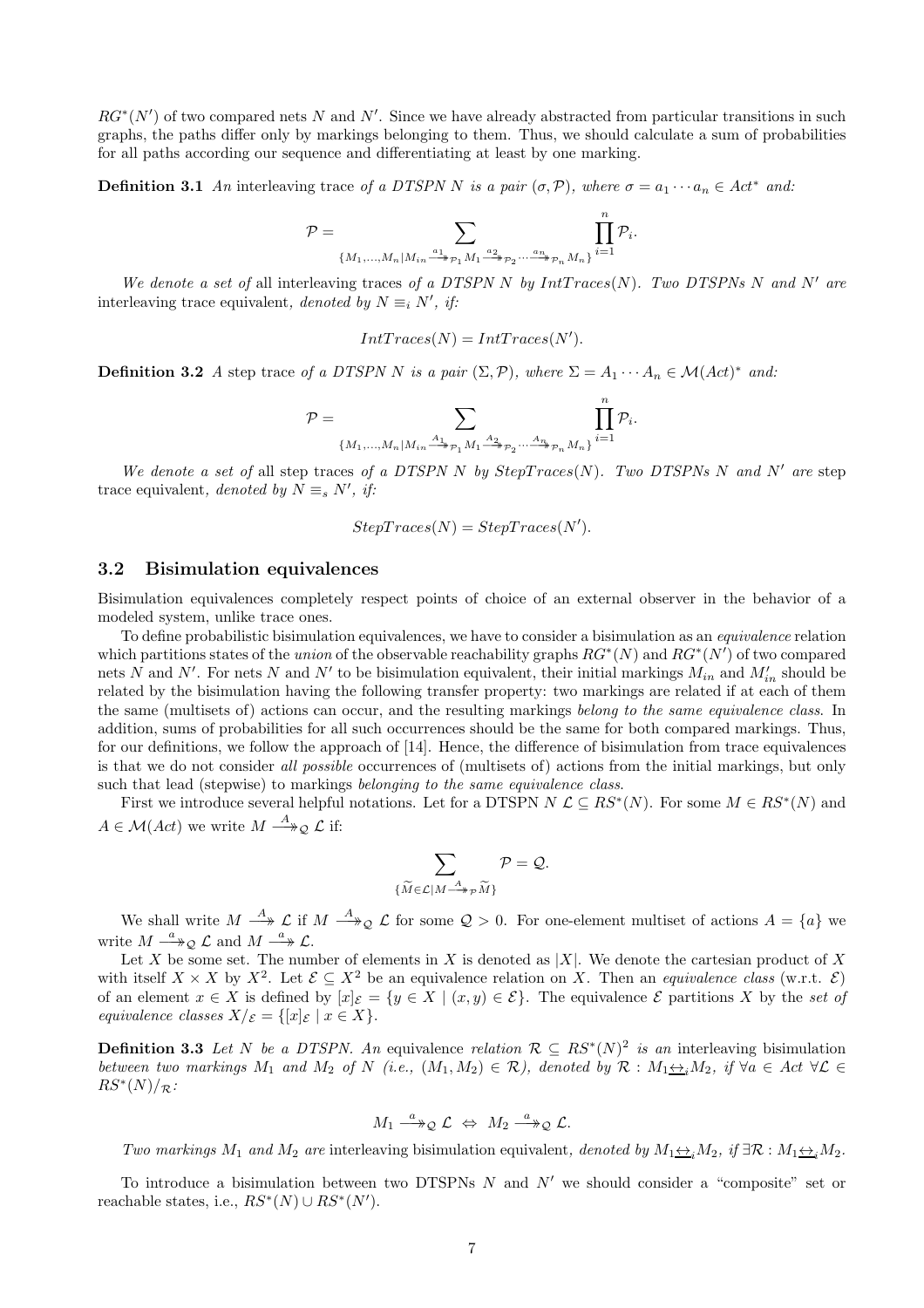**Definition 3.4** Let N and N' be two DTSPNs. A relation  $\mathcal{R} \subseteq (RS^*(N) \cup RS^*(N'))^2$  is an interleaving bisimulation between N and N', denoted by  $\mathcal{R}: N \rightarrow N'$ , if  $\mathcal{R}: M_{in} \rightarrow N'_{in}$ .

Two DTSPNs N and N' are interleaving bisimulation equivalent, denoted by  $N \leftrightarrow N'$ , if  $\exists \mathcal{R} : N \leftrightarrow N'$ .

**Definition 3.5** Let N be a DTSPN. An equivalence relation  $\mathcal{R} \subseteq RS^*(N)^2$  is a step bisimulation between two markings  $M_1$  and  $M_2$  of N, denoted by  $\mathcal{R}: M_1 \underline{\leftrightarrow}_s M_2$ , if  $\forall A \in \mathcal{M}(Act) \ \forall \mathcal{L} \in RS^*(N)/_{\mathcal{R}}$ :

$$
M_1 \stackrel{A}{\longrightarrow}_\mathcal{Q} \mathcal{L} \Leftrightarrow M_2 \stackrel{A}{\longrightarrow}_\mathcal{Q} \mathcal{L}.
$$

Two markings  $M_1$  and  $M_2$  are step bisimulation equivalent, denoted by  $M_1 \leftrightarrow_{\mathcal{S}} M_2$ , if  $\exists \mathcal{R}: M_1 \leftrightarrow_{\mathcal{S}} M_2$ .

**Definition 3.6** Let N and N' be two DTSPNs. A relation  $\mathcal{R} \subseteq (RS^*(N) \cup RS^*(N'))^2$  is a step bisimulation between N and N', denoted by  $\mathcal{R}: N_{\frac{\leftrightarrow s}{s}}N'$ , if  $\mathcal{R}: M_{in} \rightarrow_{s} M'_{in}$ .

Two DTSPNs N and N' are step bisimulation equivalent, denoted by  $N \leftrightarrow_{s} N'$ , if  $\exists \mathcal{R} : N \leftrightarrow_{s} N'$ .

It is straightforward to show that the union of two (interleaving or step) bisimulations is also an (interleaving or step) bisimulation such that the largest bisimulation relation exists uniquely up to the ordering of equivalence classes. Consequently, for a given DTSPN equivalent nets with a minimal state space exist.

#### 3.3 Backward bisimulation equivalences

For untimed systems apart from bisimulation in forward direction, also bisimulation in backward direction has been defined [17, 18]. However, the definition introduced in [17] is not a straightforward extension of forward bisimulation which would simply mean to define a backward bisimulation as a bisimulation on the transition graph after reversing the direction of arcs. The authors in [17] argue why such a definition is not useful in their context of untimed systems and define backward bisimulation based on paths preserving the history that brought the system to a state. This definition cannot be transferred to our viewpoint of stochastic systems. Instead we define here backward bisimulation by extending forward bisimulation using two additional conditions on the initial marking and on outgoing transition probabilities. The latter implies that we define some form of back and forth bisimulation. However, we use the notation backward bisimulation for the resulting equivalence which has shown to be useful for stochastic automata networks [5] and can be transferred naturally to DTSPNs.

Like bisimulation, which will from now on also be denoted as *forward bisimulation*, backward bisimulation is defined using equivalence relations. For  $\mathcal{L} \subseteq RS^*(N)$ ,  $M \in RS^*(N)$  and  $A \in \mathcal{M}(Act)$  we define  $\mathcal{L} \stackrel{A}{\longrightarrow}_{\mathcal{Q}} M$ as follows:

$$
\sum_{\{\widetilde{M}\in\mathcal{L}|\widetilde{M}\xrightarrow{A}_{\mathcal{P}}M\}}\mathcal{P}=\mathcal{Q}.
$$

We shall write  $\mathcal{L} \stackrel{A}{\longrightarrow} M$  if  $\mathcal{L} \stackrel{A}{\longrightarrow}_\mathcal{Q} M$  for some  $\mathcal{Q} > 0$ . For one-element multiset of actions  $A = \{a\}$  we write  $\mathcal{L} \stackrel{a}{\longrightarrow} Q M$  and  $\mathcal{L} \stackrel{a}{\longrightarrow} M$ .

**Definition 3.7** Let N be a DTSPN. An equivalence relation  $\mathcal{R} \subseteq RS^*(N)^2$  is an interleaving backward bisimulation between two markings  $M_1$  and  $M_2$  of N, denoted by  $\mathcal{R}: M_1 \underline{\leftrightarrow}_{ib} M_2$ , if  $\forall a \in Act \ \forall \mathcal{L} \in RS^*(N)/_{\mathcal{R}}$ :

$$
M_1 \xrightarrow{a} \mathfrak{D} R S^*(N) \Leftrightarrow M_2 \xrightarrow{a} \mathfrak{D} R S^*(N), \ \mathcal{L} \xrightarrow{a} \mathfrak{D} M_1 \Leftrightarrow \mathcal{L} \xrightarrow{a} \mathfrak{D} M_2 \ \text{and} \ [M_{in}]_{\mathcal{R}} = \{M_{in}\}.
$$

Two markings  $M_1$  and  $M_2$  are interleaving backward bisimulation equivalent, denoted by  $M_1 \leftrightarrow_{ib} M_2$ , if  $\exists \mathcal{R}: M_1 \leftrightarrow_{ih} M_2.$ 

Observe that backward bisimulation has a part looking forward in the future due to identical probability sums of leaving a marking via a-labeled transitions and a part looking backwards due to identical probabilities of incoming transitions from each other equivalence class. The definition of backward bisimulation for two nets looks a little bit more complicated than the corresponding definition for forward bisimulation because we cannot assume that incoming transition probabilities are the same for equivalent markings from different nets. Instead it has to be assured that the probability flow from one equivalence class to another is the same in both nets and for each net separately the flow into each marking of an equivalence class has to be the same. To simplify the mentioned definitions we propose the following *indicator function*  $\Gamma$  which recovers a DTSPN by a marking belonging to it. Let N be a DTSPN and  $M \in RS^*(N)$ , then  $\Gamma(M) = N$ . Thus, this is just a convenient notation allowing one to avoid a treatment of different cases when markings of two nets are considered together.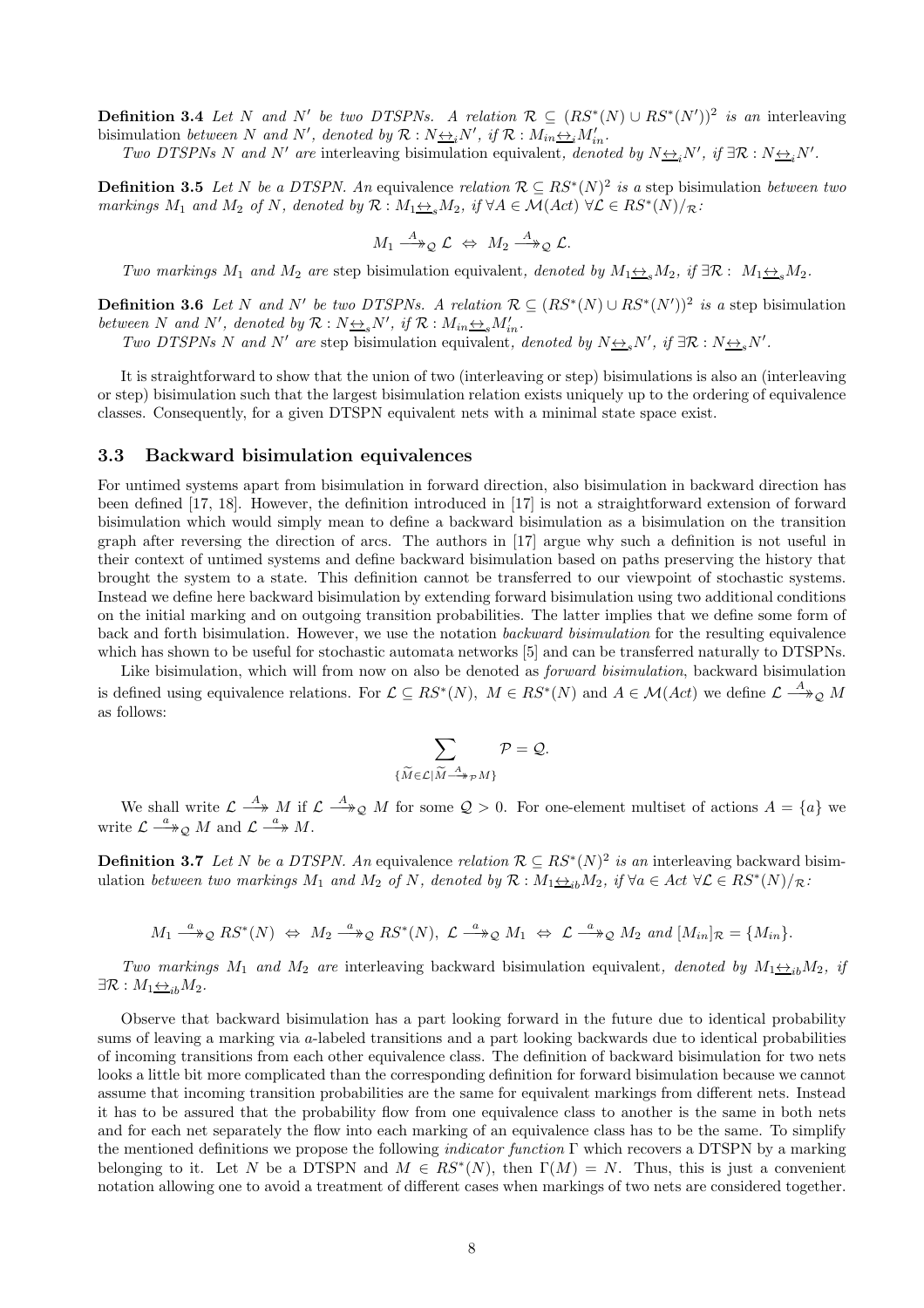**Definition 3.8** Let N and N' be two DTSPNs. A relation  $\mathcal{R} \subseteq (RS^*(N) \cup RS^*(N'))^2$  is an interleaving backward bisimulation between N and N', denoted by  $\mathcal{R}: N_{\frac{\leftrightarrow}{\pm}i\infty}N'$ , if  $\forall a \in \text{Act } \forall \mathcal{L}, \mathcal{K} \in (RS^*(N) \cup$  $RS^*(N'))/R \ \forall M_1, M_2 \in \mathcal{L}$ :

$$
M_1 \xrightarrow{a} \mathcal{Q} RS^*(\Gamma(M_1)) \Leftrightarrow M_2 \xrightarrow{a} \mathcal{Q} RS^*(\Gamma(M_2)), [M_{in}]_{\mathcal{R}} = \{M_{in}, M'_{in}\} and
$$
  

$$
\mathcal{K} \xrightarrow{a} \mathcal{Q} \xrightarrow{|\mathcal{L} \cap RS^*(\Gamma(M_1))|} M_1 \Leftrightarrow \mathcal{K} \xrightarrow{a} \mathcal{Q} \xrightarrow{|\mathcal{L} \cap RS^*(\Gamma(M_2))|} M_2.
$$

Two DTSPNs N and N' are interleaving backward bisimulation equivalent, denoted by  $N \leftrightarrow_{ib} N'$ , if  $\exists \mathcal{R}$ :  $N \underline{\leftrightarrow}_{ib} N'$ .

For markings  $M_1$  and  $M_2$  belonging to the same net, the conditions on incoming probabilities reduce to the requirement of identical incoming probabilities.

**Definition 3.9** Let N be a DTSPN. An equivalence relation  $\mathcal{R} \subseteq RS^*(N)^2$  is a step backward bisimulation between two markings  $M_1$  and  $M_2$  of N, denoted by  $\mathcal{R}: M_1 \rightarrow B_8 M_2$ , if  $\forall A \in \mathcal{M}(Act)$   $\forall \mathcal{L} \in RS^*(N)/_{\mathcal{R}}$ :

$$
M_1 \xrightarrow{A} \mathfrak{D} RS^*(N) \Leftrightarrow M_2 \xrightarrow{A} \mathfrak{D} RS^*(N), \mathcal{L} \xrightarrow{A} \mathfrak{D} M_1 \Leftrightarrow \mathcal{L} \xrightarrow{A} \mathfrak{D} M_2 \text{ and } [M_{in}]_{\mathcal{R}} = \{M_{in}\}.
$$

Two markings M<sub>1</sub> and M<sub>2</sub> are step backward bisimulation equivalent, denoted by  $M_1 \underline{\leftrightarrow}_s M_2$ , if  $\exists \mathcal{R}$ :  $M_1 \leftrightarrow_{sh} M_2$ .

**Definition 3.10** Let N and N' be two DTSPNs. A relation  $\mathcal{R} \subseteq (RS^*(N) \cup RS^*(N'))^2$  is a step backward bisimulation between N and N', denoted by  $\mathcal{R}$  :  $N_{\frac{\leftrightarrow}{\infty}S}N'$ , if  $\forall A \in \mathcal{M}(Act)$   $\forall \mathcal{L}, \mathcal{K} \in (RS^*(N) \cup$  $RS^*(N'))/R \ \forall M_1, M_2 \in \mathcal{L}$ :

$$
M_1 \xrightarrow{A} \mathcal{Q} RS^*(\Gamma(M_1)) \Leftrightarrow M_2 \xrightarrow{A} \mathcal{Q} RS^*(\Gamma(M_2)), [M_{in}]_{\mathcal{R}} = \{M_{in}, M'_{in}\} \text{ and}
$$
  

$$
\mathcal{K} \xrightarrow{A} \mathcal{Q} \xrightarrow{\{C \cap RS^*(\Gamma(M_1))\}} M_1 \Leftrightarrow \mathcal{K} \xrightarrow{A} \mathcal{Q} \xrightarrow{\{C \cap RS^*(\Gamma(M_2))\}} M_2.
$$

Two DTSPNs N and N' are step backward bisimulation equivalent, denoted by  $N \leftrightarrow s b N'$ , if  $\exists \mathcal{R}: N \leftrightarrow s b N'$ .

As before the union of backward bisimulations is a backward bisimulation.

#### 3.4 Back and forth bisimulation equivalences

A natural way of defining a new equivalence is to combine backward and forward bisimulation. We define here only back and forth bisimulation equivalences for two nets, the remaining definitions can be transferred similarly.

First, we define an interleaving relation.

**Definition 3.11** Two DTSPNs N and N' are interleaving back and forth bisimulation equivalent, denoted by  $N_{\frac{\leftrightarrow_{ibf}}{N}}N'$ , if  $N_{\frac{\leftrightarrow_{i}}{N}}N'$  and  $N_{\frac{\leftrightarrow_{ib}}{N}}N'$ .

A definition of a step equivalence is introduced similarly.

**Definition 3.12** Two DTSPNs N and N' are step back and forth bisimulation equivalent, denoted by  $N_{\frac{\leftrightarrow}{\infty}S}N'$ , if  $N_{\frac{\leftrightarrow}{\infty}S}N'$  and  $N_{\frac{\leftrightarrow}{\infty}S}N'$ .

#### 3.5 Examples of the equivalences

Let us present some examples of equivalence relations.

As we have seen, one can consider bisimulation between a net and itself, i.e., a bisimulation between markings of the net and bisimulation between different nets. Let us first consider equivalence of markings of a single net for the net shown in Figure 1. Markings (110) and (002) of N are forward bisimilar, if  $r_{12} = r_{42}$ ,  $r_{13} = r_{43}$ and  $r_{44} = r_{14}$  which holds by definition of the transition probabilities. If we assume that a and b are identical symbols, then (011) and (101) are forward bisimulation equivalent independently of  $\Lambda(t_1)$  and  $\Lambda(t_2)$  as long as both values are non-zero which has been assumed when  $RS^*(N)$  has been generated. Observe that the bisimulation is not a backward bisimulation.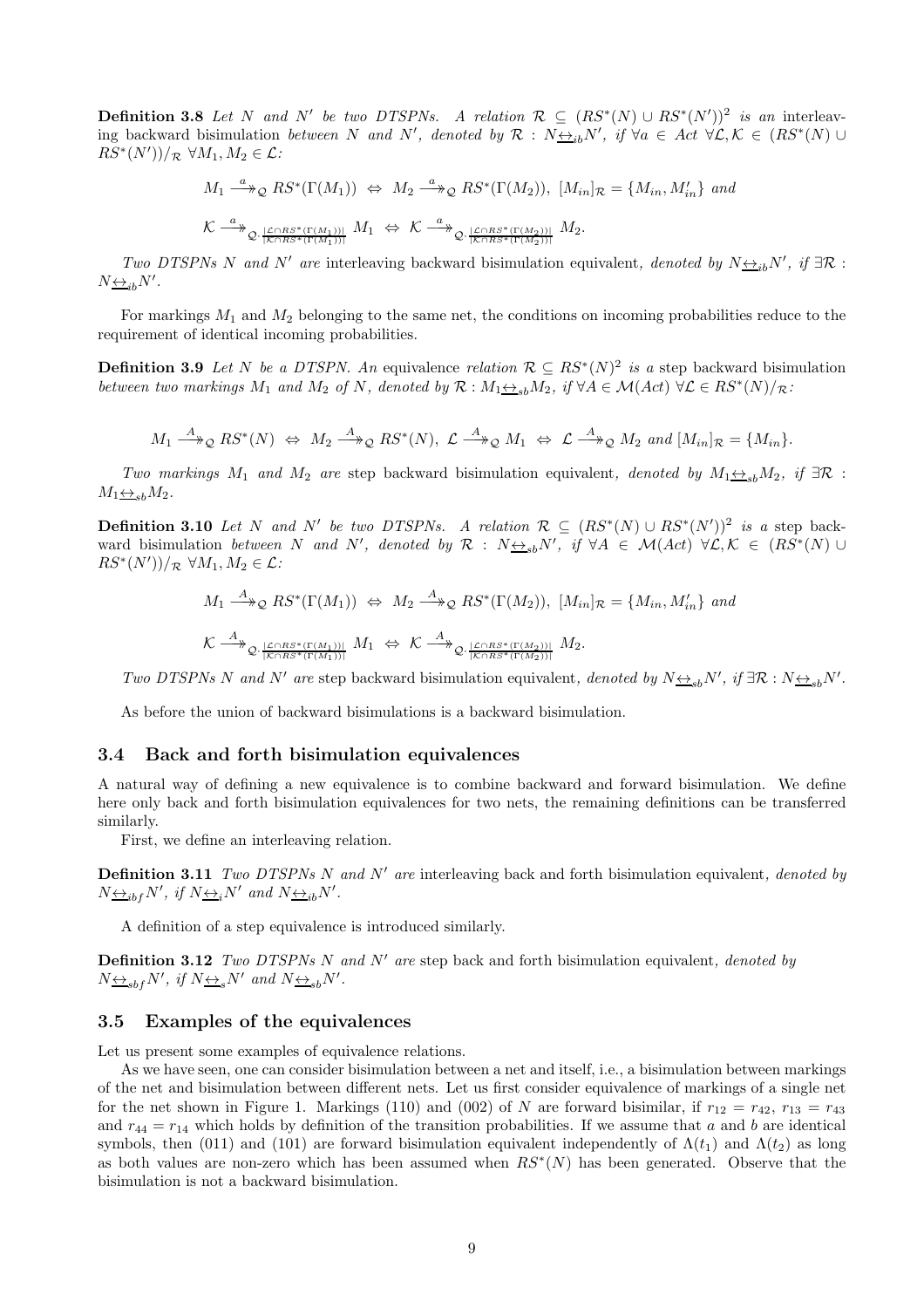

Figure 3: Nets related via different equivalences

For bisimulation between different nets we consider the example shown in Figure 3. We assume that conflicting transitions have the same weights and firing probabilities. All nets have a very simple structure without concurrently enabled transitions such that interleaving behavior is identical to the step one.

The following equivalence relations exist between the nets:

$$
N_1 \equiv_s N_2 \equiv_s N_3 \equiv_s N_4 \quad N_1 \leftrightarrow_s N_2 \leftrightarrow_s N_4 \quad N_1 \leftrightarrow_{sb} N_3 \leftrightarrow_{sb} N_4 \quad N_1 \leftrightarrow_{sbf} N_4
$$

Observe that there is no bisimulation relation between  $N_2$  and  $N_3$ , i.e.,  $N_2 \not\leftrightarrow_i N_3$  and  $N_2 \not\leftrightarrow_i N_3$ .

#### 3.6 Interrelations of the equivalences

In this section, we compare the introduced equivalences and obtain the lattice of their interrelations.

**Proposition 3.1** Let  $\star \in \{i, s\}$ . For DTSPNs N and N' the following holds:

$$
N\underline{\leftrightarrow}_\star N' \ \Rightarrow \ N\equiv_\star N'.
$$

Proof. See Appendix A. □

In a similar way we show that backward bisimulation implies trace equivalence.

**Proposition 3.2** Let  $\star \in \{i, s\}$ . For DTSPNs N and N' the following holds:

$$
N\underline{\leftrightarrow}_{\star b}N' \;\Rightarrow\; N\equiv_{\star}N'.
$$

Proof. See Appendix B. □

The following proposition concerns relations of back and forth bisimulations with other ones.

10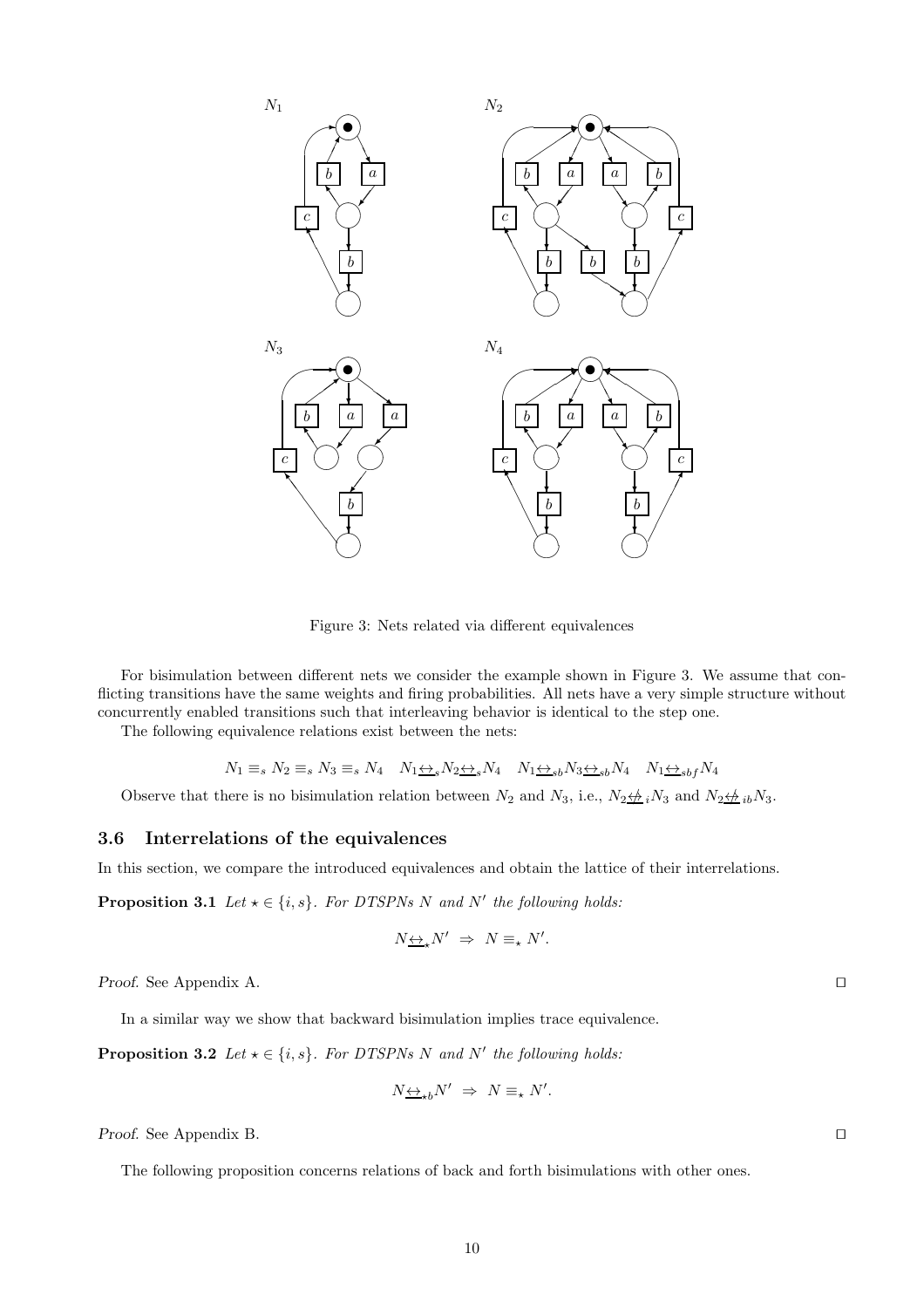

Figure 4: Interrelations of the equivalences

**Proposition 3.3** Let  $\star \in \{i, s\}$ . For DTSPNs N and N' the following holds:

$$
N \leftrightarrow_{\star b f} N' \Rightarrow N \leftrightarrow_{\star} N'
$$
 and  $N \leftrightarrow_{\star b} N'$ .

Proof. The result follows from the definitions of back and forth bisimulations. □

Thus, we obtained several important results for our equivalences stating that bisimulation (forward or backward) relations imply trace ones. This helps us to establish interrelations of the introduced equivalence notions.

**Theorem 3.1** Let  $\leftrightarrow$ ,  $\ast\ast \in \{\equiv, \leftrightarrow\}$  and  $\star$ ,  $\star\star \in \{i, s, ib, sb, ibf, sbf\}$ . For DTSPNs N and N' the following holds:

$$
N \leftrightarrow_{\star} N' \Rightarrow N \leftrightarrow_{\star\star} N'
$$

iff in the graph in Figure 4 there exists a directed path from  $\leftrightarrow_{\star}$  to  $\leftrightarrow_{\star\star}$ .

Proof.  $(\Leftarrow)$  Let us check the validity of the implications in the graph in Figure 4.

- The implications  $\leftrightarrow_s \to \leftrightarrow_i$ ,  $\leftrightarrow \in \{\equiv, \underline{\leftrightarrow}\}$ , and  $\underline{\leftrightarrow}_{sb} \to \underline{\leftrightarrow}_{ib}$ ,  $\underline{\leftrightarrow}_{sbf} \to \underline{\leftrightarrow}_{ibf}$ , are valid since actions are one-element multisets.
- The implications  $\leftrightarrow$ <sub>\*</sub>  $\Rightarrow \equiv_{\star}$ ,  $\leftrightarrow \equiv_{\star}$ ,  $\star \in \{i, s\}$ , are valid by Proposition 3.1 and Proposition 3.2 respectively.
- The implications  $\leftrightarrow_{*bf} \Rightarrow \leftrightarrow_{*b} \leftrightarrow_{*bf} \Rightarrow \leftrightarrow_{*b}$ ,  $\star \in \{i, s\}$ , are valid by Proposition 3.3.

 $(\Rightarrow)$  An absence of additional nontrivial arrows in the graph in Figure 4 is proved by the following examples. As in the previous examples we assume that conflicting transitions have equal weights and probabilities.

- In Figure 5(a),  $N \leftrightarrow_{if} N'$ , but  $N \neq_{s} N'$ , since only in the DTSPN N' actions a and b cannot happen concurrently.
- In Figure 5(b),  $N \equiv_s N'$ , but  $N \not\Longrightarrow_i N'$  and  $N \not\Longrightarrow_i N'$ , since only in the DTSPN N' an action a can happen so that no action *b* can happen afterwards.
- In Figure 3,  $N_1 \leftrightarrow N_2$ , but  $N_1 \leftrightarrow N_2$ , since only in  $N_2$  there is a place with two input transitions labeled by b. Hence, the probability for a token to go to this place is always more than for that with only one input b-labeled transition.
- In Figure 3,  $N_1 \leftrightarrow_{sb} N_3$ , but  $N_1 \leftrightarrow_{sb} N_3$ , since only in the DTSPN  $N_1$  an action a can happen so that a sequence of actions bc cannot happen just after it. □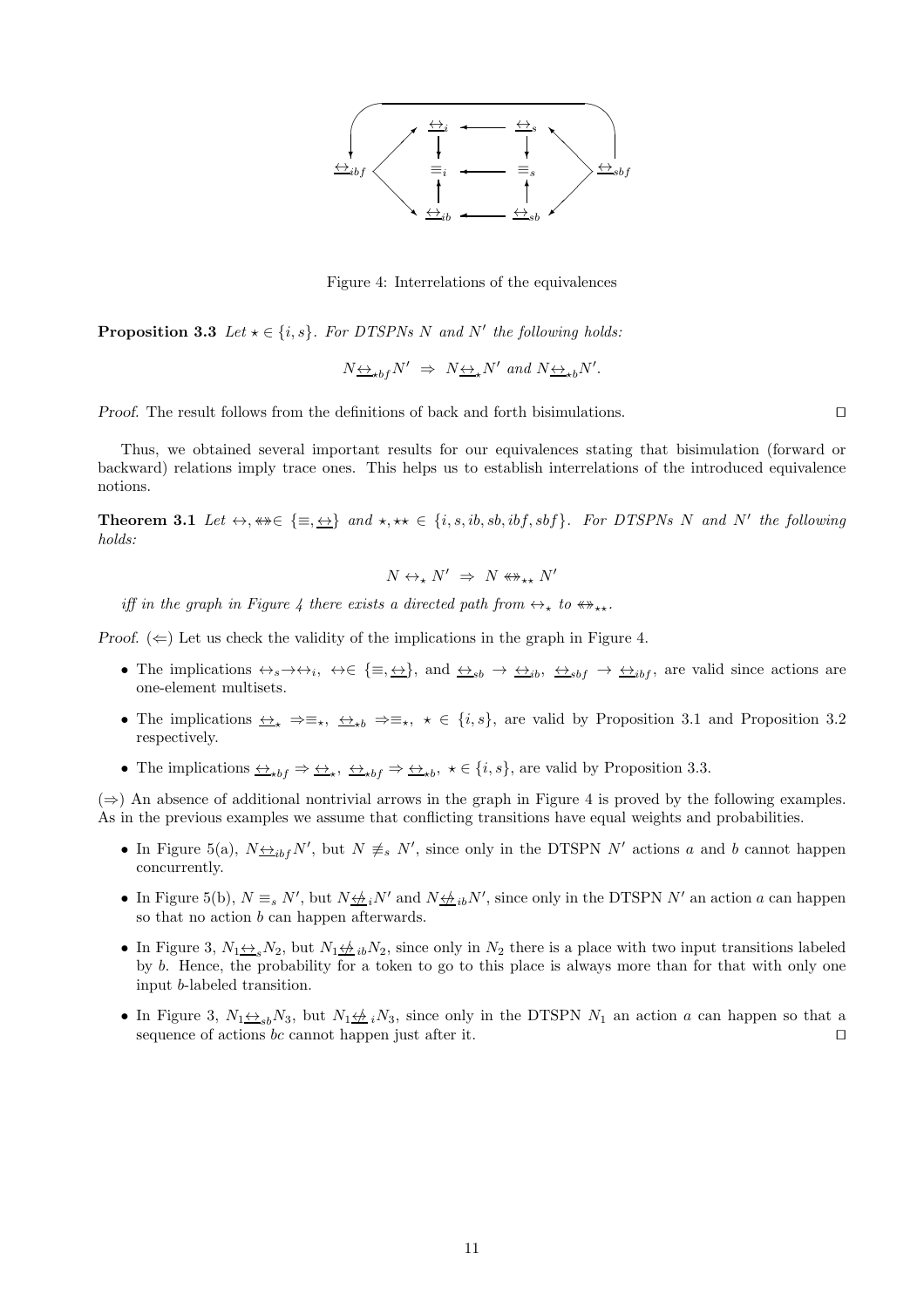

Figure 5: Examples of the equivalences

## 4 Stationary Behavior of DTSPNs

A natural observation of the behavior of a dynamic system is the observation of traces starting from the initial marking of the DTSPN. Depending on the chosen viewpoint steps or only single transitions are observed. Traces have been used to define trace equivalence. Consequently, trace equivalent DTSPNs have the same traces, and since trace equivalence is the weakest relation we have defined, all other equivalences also preserve traces.

An alternative and commonly used viewpoint in stochastic systems is to consider the DTSPN in its steady state. For this behavior we consider only nets with an infinite behavior and assume that the embedded DTMC is irreducible or contains at least only one irreducible subset of markings. The embedded steady state distribution after the observation of a visible event is the unique solution of the set linear equation:

$$
ps^*(M) = \sum_{\widetilde{M} \in RS^*(N)} ps^*(\widetilde{M}) \cdot PS^*[\widetilde{M}, M]
$$

subject to  $\sum_{M \in RS^*(N)} ps^*(M) = 1$ .

We consider in the following only step behavior but the results can be easily formulated for interleaving behavior as well. First, extend the notion of step traces by defining step traces starting at some marking  $M \in RS^*(N)$  as  $(M, \Sigma, \mathcal{P})$ , where  $\Sigma = A_1 \cdots A_n \in Act^*$  and:

$$
\mathcal{P} = \sum_{\{M_1,\ldots,M_n | M \stackrel{A_1}{\longrightarrow} \mathcal{P}_1 M_1 \stackrel{A_2}{\longrightarrow} \mathcal{P}_2 \cdots \stackrel{A_n}{\longrightarrow} \mathcal{P}_n M_n\}} \prod_{i=1}^n \mathcal{P}_i.
$$

Thus, in the definition of  $StepTrace(N)$  we replace  $M_{in}$  by M. Let  $StepTrace(N, M)$  be the set of all step traces of DTSPN N starting at marking  $M$ . The set of all step traces in steady state is defined as:

$$
StStepTrace(N) = \{ (M, \Sigma, ps(M) \cdot \mathcal{P}) \mid M \in RS^*(N) \land (\Sigma, \mathcal{P}) \in StepTrace(N, M) \}.
$$

Now we show that forward or backward bisimulation equivalent nets have the same steady state traces, whereas trace equivalence does not preserve steady state traces.

Proposition 4.1 be two forward bisimulation equivalent DTSPNs, then  $\forall \mathcal{L} \in (RS^*(N) \cup$  $RS^*(N'))/\mathcal{R}$ :

$$
\sum_{M \in \mathcal{L} \cap RS^*(N)} ps^*(M) = \sum_{M' \in \mathcal{L} \cap RS^*(N')} ps^*(M').
$$

2. Let N and N' be two backward bisimulation equivalent DTSPNs, then  $\forall \mathcal{L} \in (RS^*(N) \cup RS^*(N'))/\mathcal{R}$ :

$$
\sum_{M \in \mathcal{L} \cap RS^*(N)} ps^*(M) = \sum_{M' \in \mathcal{L} \cap RS^*(N')} ps^*(M');
$$

 $\forall M, \overline{M} \in \mathcal{L} \cap RS^*(N), \ \forall M', \overline{M'} \in \mathcal{L} \cap RS^*(N')$ :

$$
ps^*(M) = ps^*(\widetilde{M}) \text{ and } ps^*(M') = ps^*(\widetilde{M}').
$$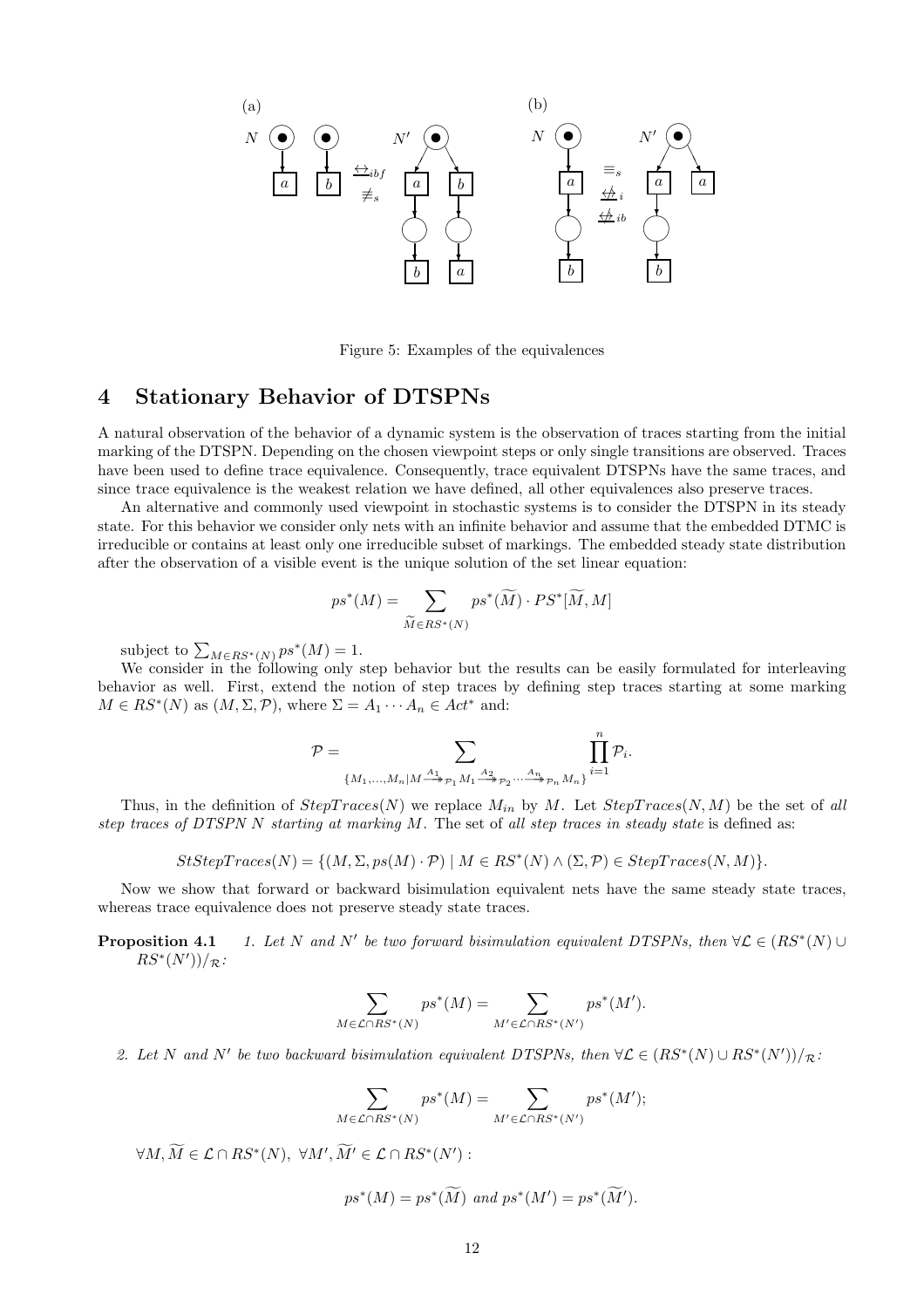

Figure 6: Two step trace equivalent nets with  $StStepTrace(N) \neq StStepTrace(N')$ 

Proof. The proof is an extension of the corresponding results for the continuous time case [2, 3]. □

**Theorem 4.1** Let  $N$  and  $N'$  be backward or forward bisimulation equivalent DTSPNs, then:

$$
StStepTraces(N) = StStepTraces(N').
$$

Proof. See Appendix C. □

The implication stated in the previous theorem cannot be reversed, since for step trace equivalent nets N and N', we may have  $StStepTrace(N) \neq StStepTrace(N')$ . This can be seen by the two nets shown in Figure 6. For net N, the probability of being in one of both possible markings is  $1/2$ . Consequently, a trace starts with probability  $1/2$  with an a. For net N' the probability of being in one of the three possible markings after observation of a transition equals  $1/3$ . Consequently, the probability of observing a trace starting with a equals 1/3.

One should note that the stationary distribution is defined here according to the embedded distribution after observing a step of visible transitions. This distribution differs from the stationary distribution of the net at an arbitrary time. The latter behavior has to be analyzed on  $RS(N)$  instead of  $RS^*(N)$  and is not preserved by any of the proposed equivalences even if we restrict the observation to visible transitions.

## 5 Conclusion

In this paper, we introduced a new class of Stochastic Petri Nets with labeled transitions and a step semantics for transition firing. For this class of nets we proposed several equivalence relations and showed that these equivalences preserve interesting aspects of system behavior. Equivalence relations can be used to compare different systems and to compute for a given system a minimal equivalent representation [3]. The latter aspect is especially interesting for bisimulation equivalences, for which efficient algorithms exist to compute the largest bisimulation for a given net. By representation each equivalence class of this relation by a single marking we obtain a minimal representation at the state transition level. As a result of comparing the equivalences in accordance to differentiating power, we obtained a lattice of implications. Thus, we provided the new variant of Stochastic Petri Nets with step semantics, and this naturally corresponds to non-interleaving character of the model. This can be considered as the main contribution of the paper.

Possible extension of this work can be an attempt to define other bisimulation equivalences in interleaving and step semantics. For example, branching bisimulation [19] can be considered as well as variants of back-forth equivalences defined in [17, 18]. For these equivalences we cannot use observable state graphs, since we may need lower level information. For example, to define branching relations, we should respect occurrences of invisible transitions and states where they conflict with other ones. Thus, we cannot just abstract of invisible transitions from very beginning. To propose notions of back-forth bisimulations, we need an information about the path of events which came to the present state. Hence, it is not enough even to consider paths of transitions which led from the initial marking to the present one, since the same transitions can happen concurrently or sequentially resulting the same marking (in non-safe nets). In such a case, we should have something like processes for stochastic nets and collect events for out of paths from such processes. We may also define true concurrent equivalences for stochastic nets such that partial word or pomset ones [19, 22]. Step semantics proposed in the present paper can be the first stage to true concurrent semantics for stochastic nets. These directions are left for future research.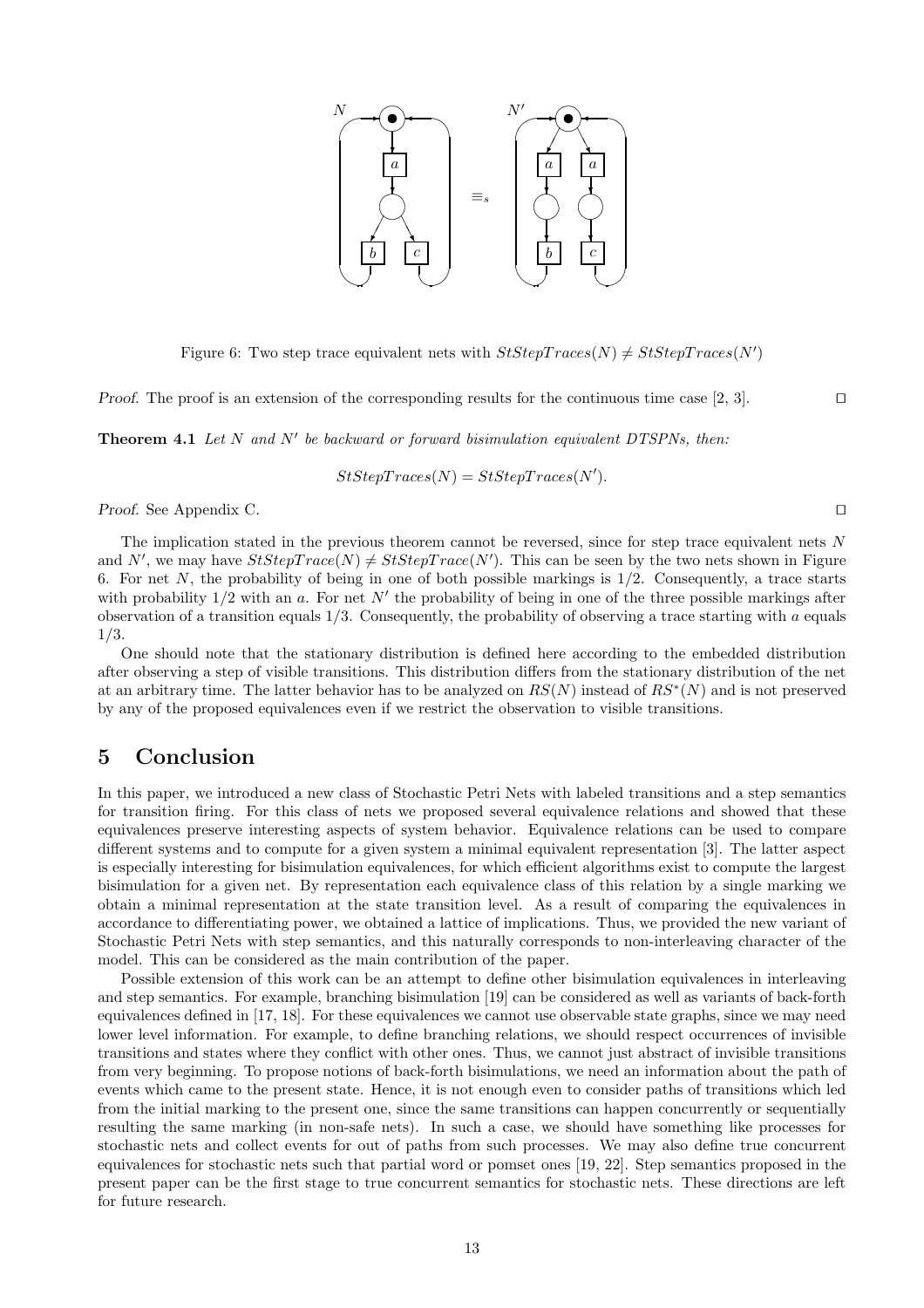## References

- [1] M. AJMONE-MARSAN, G. BALBO, AND G. CONTE. A class of generalized stochastic Petri nets for performance evaluation of multiprocessor systems. ACM Transactions on Computer Systems  $2(2)$ , pages  $93-122$ , 1984.
- [2] P. Buchholz. Markovian process algebra: composition and equivalence. In U. Herzog and M. Rettelbach, editors, Proc. of the 2<sup>nd</sup> Work. on Process Algebras and Performance Modelling, Arbeitsberichte des IMMD 27, pages 11–30, University of Erlangen, 1994.
- [3] P. BUCHHOLZ. A notion of equivalence for stochastic Petri nets. In G. De Michelis and M. Diaz, editors, Application and Theory of Petri Nets 1995, Springer LNCS 935, pages 161–180, 1995.
- [4] P. BUCHHOLZ. Iterative decomposition and aggregation of labelled GSPNs. In J. Desel and M. Silva, editors, Application and Theory of Petri Nets 1998, Springer LNCS 1420, pages 226–245, 1998.
- [5] P. Buchholz. Exact performance equivalence an equivalence relation for stochastic automata. Theoretical Computer Science  $215(1/2)$ , pages 263–287, 1999.
- [6] G. Chiola, M. Ajmone-Marsan, G. Balbo, and G. Conte. Generalized stochastic Petri nets: a definition at the net level and its implications. IEEE Transactions on Software Engineering 19(2), pages 89–107, 1993.
- [7] I. CHRISTOFF. Testing equivalence and fully abstract models of probabilistic processes. In J. C. M. Baeten and J. W. Klop, editors, Proc. CONCUR'90, Springer LNCS 458, pages 128–140, 1990.
- [8] R. CLEAVELAND, J. PARROW, AND B. STEFFEN. The concurrency workbench: a semantics based tool for the verification of concurrent systems. ACM Transactions on Programming Languages and Systems  $15(1)$ , pages 36–72, 1993.
- [9] G. Florin and S. Natkin. Les reseaux de Petri stochastiques. Technique et Science Informatique 4(1), 1985.
- [10] R. J. VAN GLABBEEK, S. SMOLKA, B. STEFFEN, AND C. TOFTS. Reactive, generative and stratified models for probabilistic processes. In Proc. LICS'90, pages 130–141, 1990.
- [11] H. HERMANNS AND M. RETTELBACH. Syntax, semantics, equivalences, and axioms for MTIPP. In U. Herzog and M. Rettelbach, editors, Proc. of the 2<sup>nd</sup> Work. on Process Algebras and Performance Modelling. Arbeitsberichte des IMMD 27, University of Erlangen, 1994.
- [12] J. Hillston. A compositional approach for performance modelling. Ph.D. thesis, University of Edinburgh, Dep. of Comp. Sc., 1994.
- [13] J. G. KEMENY AND J. L. SNELL. Finite Markov Chains. Springer, 1976.
- [14] K. LARSEN AND A. SKOU. Bisimulation through probabilistic testing. Information and Computation 94, pages 1–28, 1991.
- [15] M. Molloy. Performance analysis using stochastic Petri nets. IEEE Transactions on Software Engineering 31(9), pages 913–917, 1982.
- [16] M. Molloy. Discrete time stochastic Petri nets. IEEE Transactions on Software Engineering 11(4), pages 417–423, 1985.
- [17] R. De Nicola, U. Montanari, and F. W. Vaandrager. Back and forth bisimulations. In CON-CUR'90, Springer LNCS 458, pages 152–165, 1990.
- [18] S. Pinchinat. Bisimulations for the semantics of reactive systems. Ph.D. Thesis, Institut National Politechnique de Grenoble, January 1993 (in French).
- [19] L. Pomello, G. Rozenberg, and C. Simone. A survey of equivalence relations for net based systems. In G. Rozenberg, editor, Advances in Petri Nets 1992, Springer LNCS 609, pages 410–472, 1992.
- [20] W. J. STEWART. Introduction to the numerical solution of Markov chains. Princeton University Press, 1994.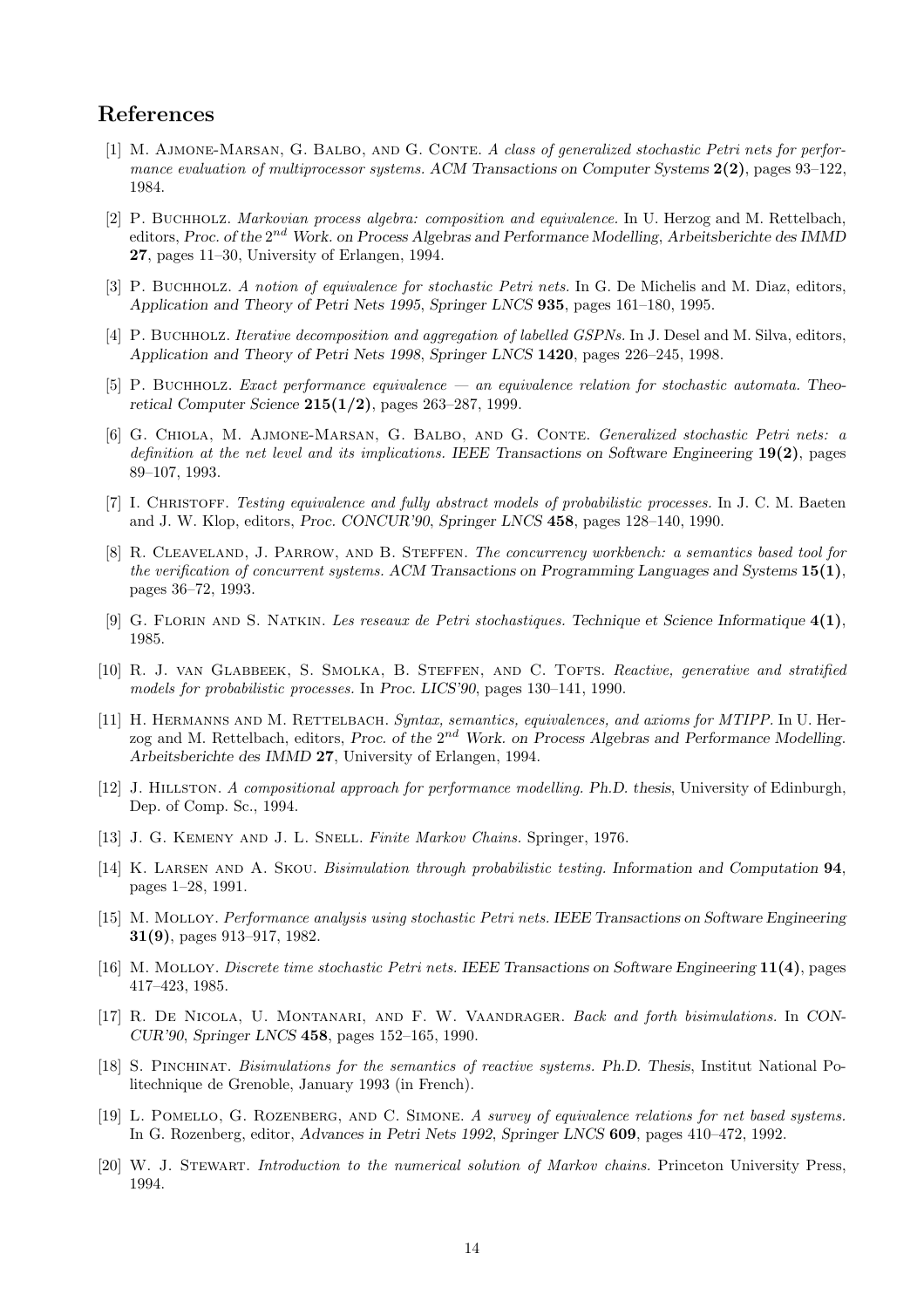- [21] I. V. Tarasyuk. Place bisimulation equivalences for design of concurrent and sequential systems. Electronic Notes in Theoretical Computer Science 18, 16 pages, 1998.
- [22] W. VOGLER. Modular construction and partial order semantics of Petri nets. Springer LNCS 625, 252 pages, 1992.
- [23] R. Zijal, G. Ciardo, and G. Hommel. Discrete deterministic and stochastic Petri nets. In K. Irmscher, Ch. Mittasch, and K. Richter, editors, MMB'97, Aktuelle Probleme der Informatik: Band 1. VDE Verlag, 1997.
- [24] R. Zijal and R. German. A new approach to discrete time stochastic Petri nets. In G. Cohen and J. P. Quadrat, editors,  $11^{th}$  Int. Conference on Analysis and Optimizations of Systems, Springer LNIS 199, pages 198–204, 1994.

## A Proof of Proposition 3.1

It is enough to prove for  $\star = s$ , since  $\star = i$  is a particular case of the previous one with one-element multisets of actions.

Let  $\mathcal{R}: N \leftrightarrow_s N'$  and  $(M_1, M_2) \in \mathcal{R}$ . By the definition of step bisimulation we have  $\forall A \in \mathcal{M}(Act)$   $\forall \widetilde{\mathcal{L}} \in$  $(RS^*(N) \cup RS^*(N'))/R$ :

$$
M_1 \stackrel{A}{\longrightarrow}_\mathcal{Q} \widetilde{\mathcal{L}} \Leftrightarrow M_2 \stackrel{A}{\longrightarrow}_\mathcal{Q} \widetilde{\mathcal{L}}.
$$

Let  $\mathcal{L} = [M_1]_{\mathcal{R}} = [M_2]_{\mathcal{R}}$ . Then we can rewrite the above identity as:

$$
\mathcal{L} \stackrel{A}{\longrightarrow}_{\mathcal{Q}} \widetilde{\mathcal{L}},
$$

since for all markings from equivalence class  $\mathcal L$  their probabilities of moving into  $\tilde{\mathcal L}$  as a result of occurrence of multiset of actions A coincide (they are equal to  $\mathcal{Q}$ ).

Let  $(A_1 \cdots A_n, \mathcal{P}) \in StepTrace(N)$ . Since  $\mathcal{R} : N \rightarrow N'$  and taking into account the previous identity, we have:

$$
M_{in} \xrightarrow{A_1} \mathcal{Q}_1 \mathcal{L}_1 \xrightarrow{A_2} \mathcal{Q}_2 \cdots \xrightarrow{A_n} \mathcal{Q}_n \mathcal{L}_n \Leftrightarrow M'_{in} \xrightarrow{A_1} \mathcal{Q}_1 \mathcal{L}_1 \xrightarrow{A_2} \mathcal{Q}_2 \cdots \xrightarrow{A_n} \mathcal{Q}_n \mathcal{L}_n.
$$

Let us also note that starting from markings of N (N') to some set of markings  $\mathcal{L} \subseteq (RS^*(N) \cup RS^*(N'))$ we can reach only markings of the same net, since observable state graphs of two nets do not communicate.

Now we intend to show that the sum of probabilities of all paths going through markings from  $\mathcal{L}_1, \ldots, \mathcal{L}_n$  coincides with the product of  $Q_1, \ldots, Q_n$ , which is essentially the probability of the path going through  $\mathcal{L}_1, \ldots, \mathcal{L}_n$ in  $RG^*(N)/_{\mathcal{R}}$ .

**Lemma A.1** For DTSPN N and all  $n (1 \le n \le |RG^*(N)/_{\mathcal{R}}|)$  the following holds:

$$
\sum_{\{M_1\in \mathcal{L}_1,...,M_n\in \mathcal{L}_n | M_{in} \overset{A_1}{\longrightarrow}_{\mathcal{P}_1} M_1 \overset{A_2}{\longrightarrow}_{\mathcal{P}_2}... \overset{A_n}{\longrightarrow}_{\mathcal{P}_n} M_n\}} \prod_{i=1}^n \mathcal{P}_i = \prod_{i=1}^n \mathcal{Q}_i.
$$

*Proof.* (of lemma) We shall prove by induction on  $n$ .

 $\bullet$   $n=1$ :

We have to prove that:

$$
\sum_{\{M_1 \in \mathcal{L}_1 | M_{in} \stackrel{A_1}{\longrightarrow}_{\mathcal{P}_1} M_1\}} \mathcal{P}_1 = \mathcal{Q}_1.
$$

This follows from the definition of transition relation between markings and sets of markings.

 $\bullet$   $n \rightarrow (n+1)$ :

By induction hypothesis, we have the following equality:

$$
\sum_{\{M_1\in \mathcal{L}_1,\ldots,M_n\in \mathcal{L}_n | M_{in} \overset{A_1}{\longrightarrow} _{\mathcal{P}_1} M_1 \overset{A_2}{\longrightarrow} _{\mathcal{P}_2} \ldots \overset{A_n}{\longrightarrow} _{\mathcal{P}_n} M_n\}} \prod_{i=1}^n \mathcal{P}_i = \prod_{i=1}^n \mathcal{Q}_i.
$$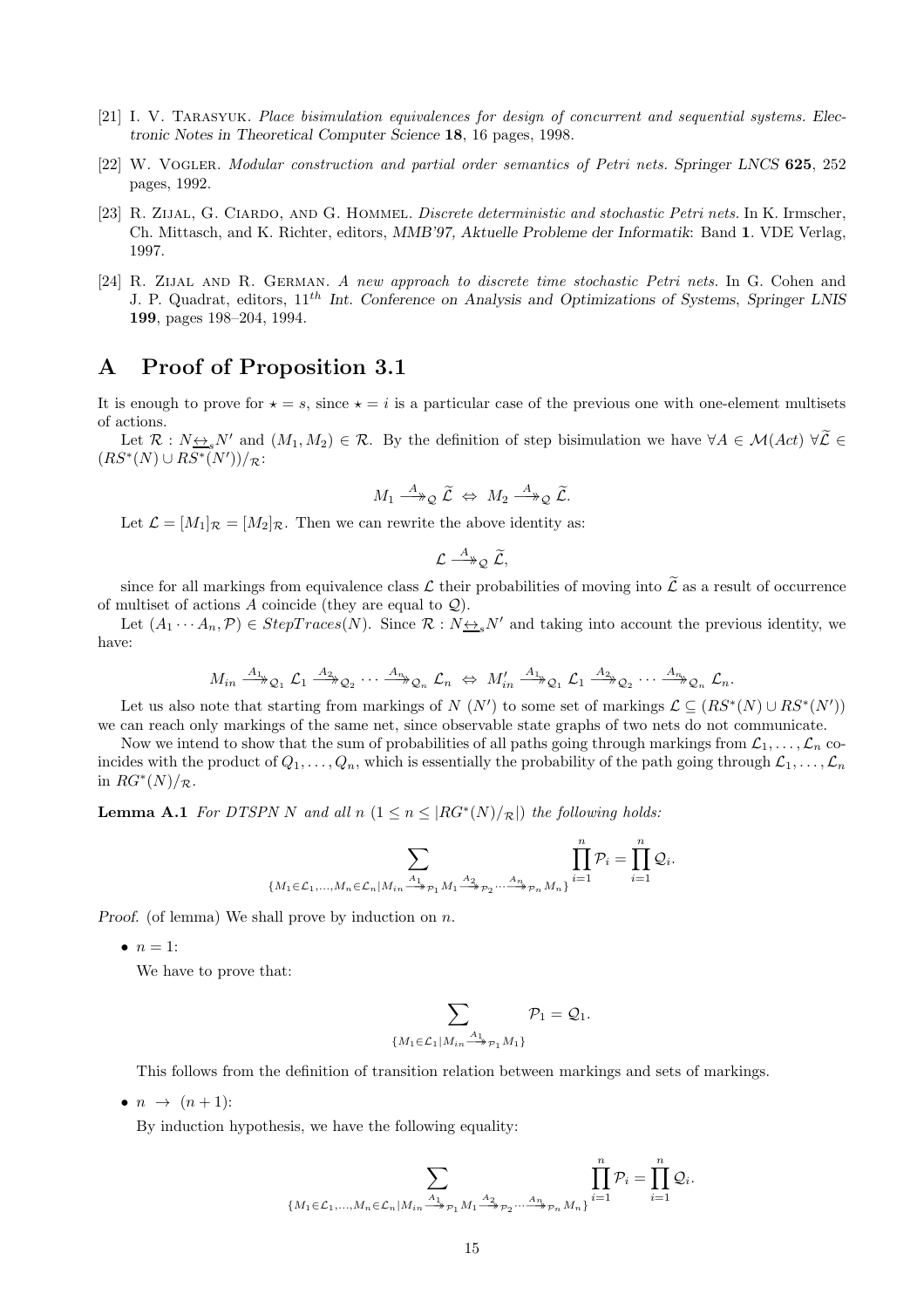In addition, we have:

$$
\sum_{\{M_{n+1}\in\mathcal{L}_{n+1}|M_n\stackrel{A_{n+1}}{\longrightarrow}\mathcal{P}_{n+1}M_{n+1}\}}\mathcal{P}_{n+1}=\mathcal{Q}_{n+1},
$$

again by the definition of transition relation between markings and sets of markings. Let us note that the sum above does not depend on particular  $M_n \in \mathcal{L}_n$ , i.e., it is the same for all paths of  $SG^*(N)$  starting at  $M_{in}$  and going through  $\mathcal{L}_1, \ldots, \mathcal{L}_n$ .

As a result of multiplying left and right parts of the two equalities above, we obtain:

$$
\sum_{\{M_1 \in \mathcal{L}_1, \dots, M_n \in \mathcal{L}_n | M_{in} \xrightarrow{A_1} p_1 M_1 \xrightarrow{A_2} p_2 \dots \xrightarrow{A_n} p_n M_n\}} \left( \sum_{\{M_{n+1} \in \mathcal{L}_{n+1} | M_n \xrightarrow{A_{n+1}} p_{n+1} M_1\}} \mathcal{P}_{n+1} \right) \cdot \prod_{i=1}^n \mathcal{P}_i =
$$
\n
$$
\left( \prod_{i=1}^n \mathcal{Q}_i \right) \cdot \mathcal{Q}_{n+1}.
$$

By distributivity law and with the use of the above note on independence of the sum of current probabilities on concrete marking  $M_n$ , we conclude:

$$
\sum_{\{M_1 \in \mathcal{L}_1, \dots, M_{n+1} \in \mathcal{L}_{n+1} | M_{in} \xrightarrow{A_1} p_1 M_1 \xrightarrow{A_2} p_2 \dots \xrightarrow{A_{n+1}} p_{n+1} M_{n+1}\}} \prod_{i=1}^{n+1} \mathcal{P}_i = \prod_{i=1}^{n+1} \mathcal{Q}_i.
$$

This ends a proof of the lemma. □

Let us note that the result of this lemma can also be applied to  $N'$ .

Now we have only to note that summation by all equivalence classes is the same as summation by all markings, i.e.:

$$
\sum_{\{M_1,\ldots,M_n\mid M_{in}\xrightarrow{A_1}_{\mathcal{P}_1}M_1\xrightarrow{A_2}_{\mathcal{P}_2} \ldots \xrightarrow{A_n}_{\mathcal{P}_n}M_n\}}\prod_{i=1}^n\mathcal{P}_i=\sum_{\{\mathcal{L}_1,\ldots,\mathcal{L}_n\mid M_{in}\xrightarrow{A_1}_{\mathcal{P}_2} \ldots \xrightarrow{A_n}_{\mathcal{P}_n} \mathcal{L}_n\}}\prod_{i=1}^n\mathcal{Q}_i=\sum_{\{L_1,\ldots,\mathcal{L}_n\mid M'_{in}\xrightarrow{A_1}_{\mathcal{P}_1}M'_1\xrightarrow{A_2}_{\mathcal{P}_2'} \ldots \xrightarrow{A_n}_{\mathcal{P}_n'}M'_n\}}\prod_{i=1}^n\mathcal{P}'_i.
$$

Hence,  $(A_1 \cdots A_n, \mathcal{P}) \in StepTrace(N')$ , and we obtain  $StepTrace(N) \subseteq StepTrace(N')$ . The reverse inclusion is proved by symmetry. ⊓⊔

## B Proof of Proposition 3.2

As before it is enough to prove that  $StepTrace(N) \subseteq StepTrace(N')$ .

Let  $\mathcal{R}: N_{\frac{\longleftrightarrow}{s}b}N'$ . We prove the inclusion by induction over the length of traces.

 $\bullet$   $n=1$ :

Since the initial markings are the only markings in their equivalence class we have  $\forall A \in \mathcal{M}(Act) \ \forall \mathcal{L} \in$  $RS^*(N)/_{\mathcal{R}}$ :

$$
M_{in} \stackrel{A}{\longrightarrow}_\mathcal{Q} \mathcal{L} \Leftrightarrow M'_{in} \stackrel{A}{\longrightarrow}_\mathcal{Q} \mathcal{L}.
$$

However,  $Q$  is in this case exactly the probability of observing A in the first step or the probability of trace A. Furthermore, let  $ps^*[A, M]$  be the probability of being at marking M after observing A from  $M_{in}$ . Then  $\forall \mathcal{L} \in RS^*(N)/_{\mathcal{R}}$  the following relation holds (see [5]):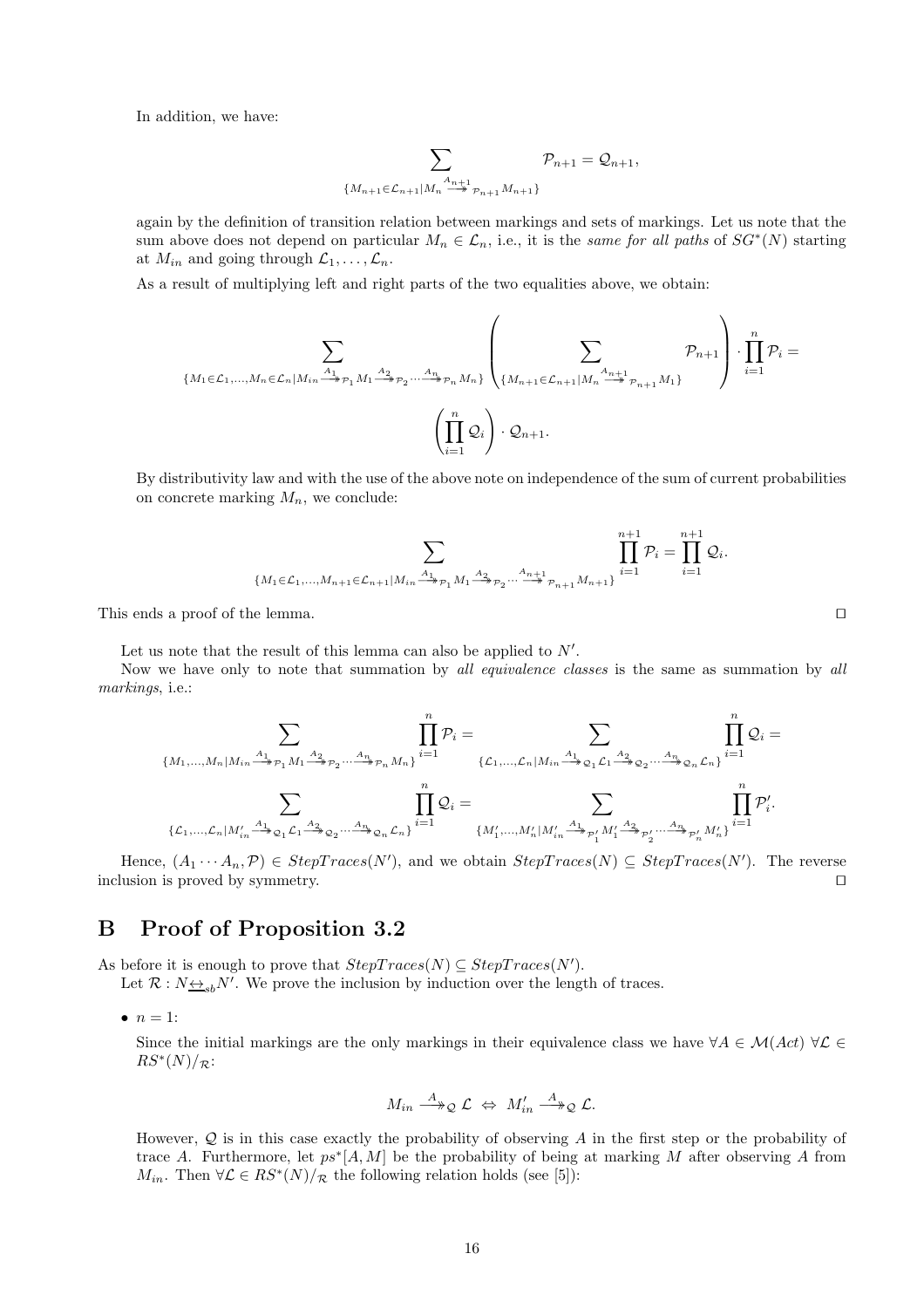$$
ps^*[A, \mathcal{L} \cap RS^*(N)] = \sum_{M \in \mathcal{L} \cap RS^*(N)} ps^*[A, M] = \sum_{M' \in \mathcal{L} \cap RS^*(N')} ps^*[A, M'] = ps^*[A, \mathcal{L} \cap RS^*(N')] \label{eq:2}
$$

 $\text{In addition, } ps^*[A, M_1] = ps^*[A, M_2] \text{ for } M_1, M_2 \in \mathcal{L} \cap RS^*(N) \text{ and } ps^*[A, M'_1] = ps^*[A, M'_2] \text{ for } M'_1, M'_2 \in \mathcal{L} \cap RS^*(N)$  $\mathcal{L} \cap RS^*(N')$ . I.e., the equalities hold for any two markings of the same net such that they are from one equivalence class.

Consequently, we have  $ps^*[A, M] = ps^*[A, \mathcal{L}] / |\mathcal{L} \cap RS^*(N)|$  for  $M \in RS^*(N)$  and  $ps^*[A, M'] = ps^*[A, \mathcal{L}] / |\mathcal{L} \cap RS^*(N)|$  $|\mathcal{L} \cap RS^*(N')|$  for  $M' \in RS^*(N')$ .

 $\bullet$   $n \rightarrow (n+1)$ :

Assume that the above relations are proved for all traces of length n. Let  $A_1 \cdots A_n$  be the trace of length n and let  $A_{n+1}$  be the multiset of actions observed in step  $n+1$ . The probability of observing  $A_{n+1}$  in N equals:

$$
\sum_{M \in RS^*(N)} ps^*[A_1 \cdots A_n, M] \cdot \sum_{\widetilde{M} \in RS^*(N)} PS^*[A_{n+1}, M, \widetilde{M}]
$$

Due to equality of probabilities in an equivalence class this probability can be rewritten as:

$$
\sum_{\mathcal{L}} \sum_{\mathcal{K}} \frac{ps^*[A_1 \cdots A_n, \mathcal{L} \cap RS^*(N)] \cdot PS^*[A_{n+1}, \mathcal{L} \cap RS^*(N), \mathcal{K} \cap RS^*(N)]}{|\mathcal{L} \cap RS^*(N)|}
$$

where the summation ranges over all  $\mathcal{L}, \mathcal{K} \in (RS^*(N) \cup RS^*(N'))/\mathcal{R}$ . By definition this equals:

$$
\sum_{\mathcal{L}} \sum_{\mathcal{K}} \frac{ps^*[A_1 \cdots A_n, \mathcal{L} \cap RS^*(N')] \cdot PS^*[A_{n+1}, \mathcal{L} \cap RS^*(N'), \mathcal{K} \cap RS^*(N')]}{|\mathcal{L} \cap RS^*(N')|}
$$

which is the probability of observing  $A_{n+1}$  in N'. The probabilities of being in  $M \in \mathcal{K} \in RS^*(N)/\mathcal{R}$  after observing  $A_{n+1}$  are computed as:

$$
ps^*[A_1\cdots A_n, M] = \sum_{\mathcal{L}} \frac{ps^*[A_1\cdots A_n, \mathcal{L} \cap RS^*(N)]}{|\mathcal{L} \cap RS^*(N)|} \cdot \frac{PS^*[A_{n+1}, \mathcal{L} \cap RS^*(N), \mathcal{K} \cap RS^*(N)]}{|\mathcal{K} \cap RS^*(N)|}
$$

which is the same for a all  $M \in \mathcal{K} \in RS^*(N)/_{\mathcal{R}}$ . Since the above relation holds both for N and N', it is easy to show that also

$$
ps^*[A_1 \cdots A_n, \mathcal{L} \cap RS^*(N)] = ps^*[A_1 \cdots A_n, \mathcal{L} \cap RS^*(N')]
$$

holds for all  $\mathcal{L} \in (RS^*(N) \cup RS^*(N'))/\mathcal{R}$  which completes the induction step. □

## C Proof of Theorem 4.1

We prove the theorem for backward bisimulation equivalence the proof for forward bisimulation equivalence is similar.

We prove the theorem by induction over the length  $n$  of a trace.

 $\bullet$   $n=1$ :

The following relations hold for the probability of observing  $A_1$  in steady state:

$$
\sum_{\mathcal{L}} \sum_{\mathcal{K}} \sum_{M \in \mathcal{L} \cap RS^*(N)} ps^*(M) \sum_{\widetilde{M} \in \mathcal{K} \cap RS^*(N)} PS^*[A_1, M, \widetilde{M}] = \sum_{\mathcal{L}} ps^*(\mathcal{L}) \sum_{\mathcal{K}} PS^*[A_1, \mathcal{L}, \mathcal{K}] =
$$
  

$$
\sum_{\mathcal{L}} \sum_{\mathcal{K}} \sum_{M' \in \mathcal{L} \cap RS^*(N')} ps^*(M') \sum_{\widetilde{M}' \in \mathcal{K} \cap RS^*(N')} PS^*[A_1, M', \widetilde{M}']
$$

where: